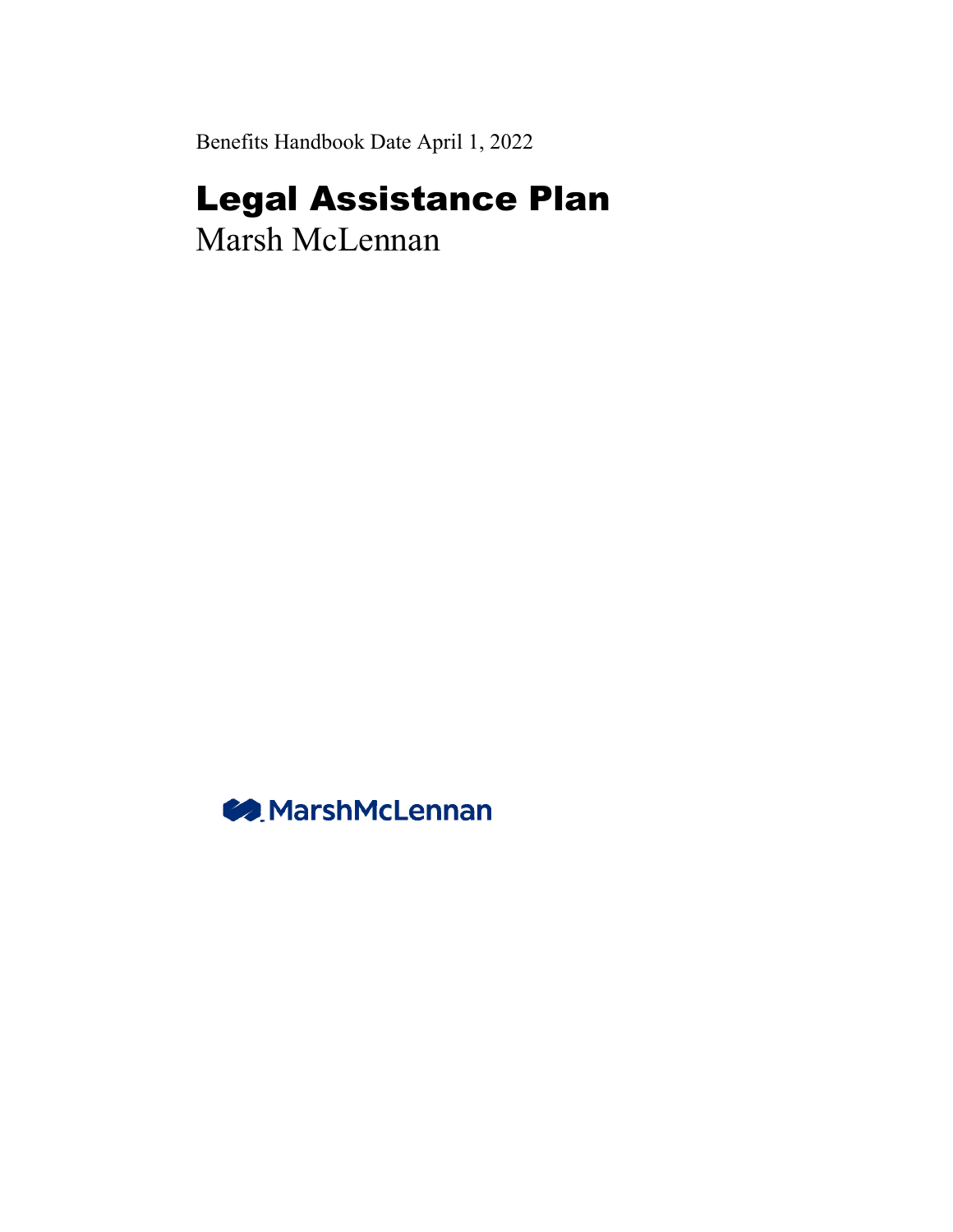# Legal Assistance Plan

*This Plan gives you and your family access to professional legal representation through a panel of network attorneys for issues ranging from consumer protection to family law to wills and estate planning. Or you may use an out-of-network attorney and be reimbursed according to a set fee schedule.* 

*The Plan is administered by MetLife Legal Plans. To find out more information about MetLife Legal Plans and the services they offer visit the American Prepaid Legal Services Institute's (API) website.* 

#### SPD and Plan Document

This section provides a summary of the Legal Assistance Plan (the "Plan") as of January 1, 2022.

This section, together with the *Administrative Information* section and the applicable section about participation, forms the Summary Plan Description and plan document of the Plan.

*The API is an American Bar Association organization. MetLife Legal Plans is a member of the API and its executives are active participants.* 

#### A Note about ERISA

The Employee Retirement Income Security Act of 1974 (ERISA) is a federal law that governs many employer-sponsored plans including this one. Your ERISA rights in connection with this Plan are detailed in the *Administrative Information* section.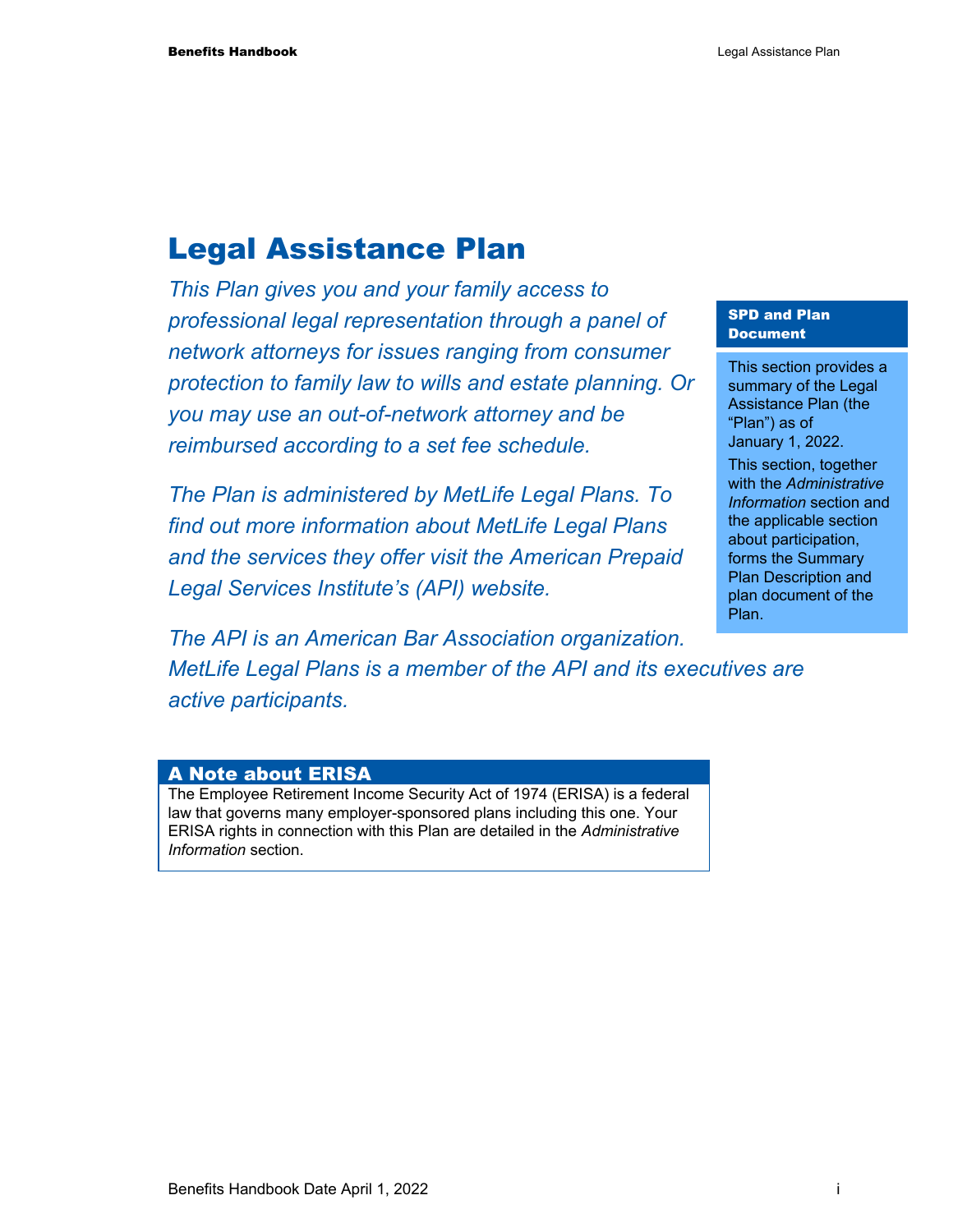# **Contents**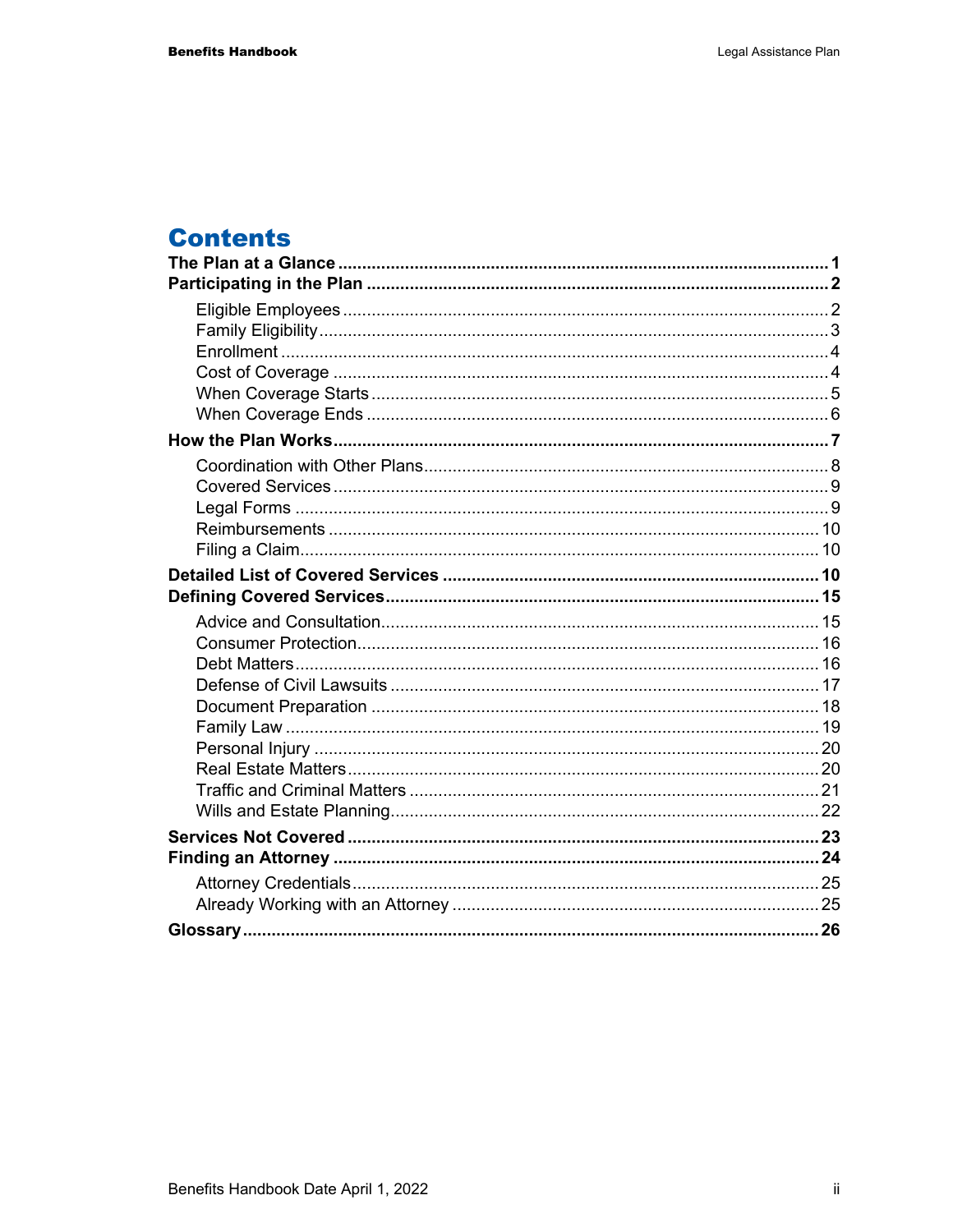# The Plan at a Glance

The Legal Assistance Plan offers you access to professional legal representation through a panel of network attorneys for a variety of issues. The chart below contains some important program features. For more information, see "How the Plan Works" on page 7.

| <b>Plan Feature</b>                  | <b>Highlights</b>                                                                                                                                                                                                                                                                                                                                                                                                                                                                                                                               |  |  |  |
|--------------------------------------|-------------------------------------------------------------------------------------------------------------------------------------------------------------------------------------------------------------------------------------------------------------------------------------------------------------------------------------------------------------------------------------------------------------------------------------------------------------------------------------------------------------------------------------------------|--|--|--|
| <b>How the Plan</b><br><b>Works</b>  | This Plan gives you and your family access to professional legal<br>representation through a panel of network attorneys for issues ranging<br>from consumer protection to family law to wills and estate planning. Or<br>you may use an out-of-network attorney and be reimbursed according to<br>a set fee schedule.<br>The Plan is administered by MetLife Legal Plans.<br>×<br>See "How the Plan Works" on page 7 for details.                                                                                                               |  |  |  |
| <b>Employee</b><br>Eligibility       | You are eligible to participate if you meet the eligibility requirements<br>u.<br>described under "Eligible Employees" on page 2.<br>See "Participating in the Plan" on page 2 for details.<br>ш                                                                                                                                                                                                                                                                                                                                                |  |  |  |
| <b>Family Eligibility</b>            | Once you enroll in the Legal Assistance Plan your eligible family<br>ш<br>members are automatically enrolled.<br>Additional services are available to individuals not defined as eligible<br>ш<br>family members for an additional fee.<br>See "Participating in the Plan" on page 2 for details.<br>ш                                                                                                                                                                                                                                          |  |  |  |
| <b>Enrollment</b>                    | You can enroll for Legal Assistance Plan coverage by logging on to<br><b>I</b><br>Voluntary Benefits at www.mmcvoluntarybenefits.com or Colleague<br>Connect at https://mmcglobal.sharepoint.com/sites/Home. Click<br>Pay & Benefits and select Mercer Voluntary Benefits under Benefits.<br>You can enroll for coverage at any time after you become eligible.                                                                                                                                                                                 |  |  |  |
| <b>Contact</b><br><b>Information</b> | For more information, contact:<br>MetLife Legal Plans, Inc.<br>1111 Superior Avenue<br>Cleveland, OH 44114 2507<br>Phone: +1 800 225 2265, Monday through Friday, 8 a.m. to 9 p.m. and<br>Saturday 8 a.m. to 2 p.m. Eastern time.<br>Website: www.mmcvoluntarybenefits.com or go to Colleague Connect at<br>https://mmcglobal.sharepoint.com/sites/Home. Click Pay & Benefits and<br>select Mercer Voluntary Benefits under Benefits.<br>Marsh McLennan does not administer this plan. MetLife Legal Plans'<br>decisions are final and binding. |  |  |  |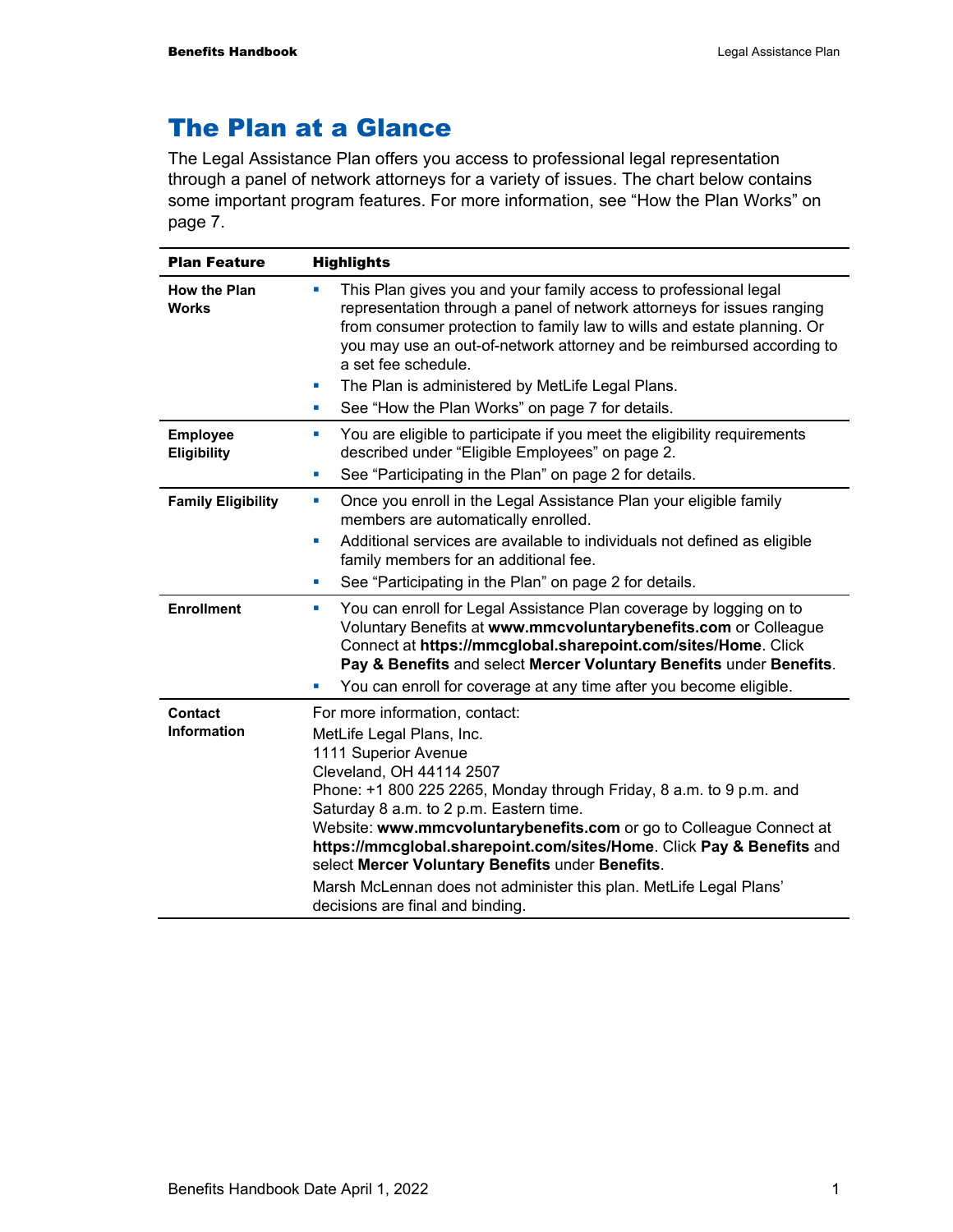# Participating in the Plan

The following section provides information on how you start participating in the program.

If you are an employee of Marsh & McLennan Companies or any subsidiary or affiliate of Marsh & McLennan Companies and you meet the requirements set forth below, you become eligible on your eligibility date.

### Eligible Employees

To be eligible for the benefits described in this Benefits Handbook you must meet the eligibility criteria listed below.

### *Marsh & McLennan Companies Employees (other than MMA)*

You are eligible if you are an employee classified on payroll as a US regular employee of Marsh & McLennan Companies or any subsidiary or affiliate of Marsh & McLennan Companies (other than Marsh & McLennan Agency LLC and any of its subsidiaries (MMA)).

Individuals who are classified on payroll as temporary employees, who are compensated as independent contractors or who are employed by any entity in Bermuda, Barbados or Cayman Islands are not eligible to participate.

### *MMA Employees*

You are eligible if you are an employee classified on payroll as a US regular employee of Marsh & McLennan Agency LLC – Corporate (MMA-Corporate), Marsh & McLennan Agency LLC – Alaska (MMA-Alaska), Marsh & McLennan Agency LLC – Northeast (MMA-Northeast), Security Insurance Services of Marsh & McLennan Agency LLC or Marsh & McLennan Agency LLC, Private Client Services – National Region (MMA PCS – National).

Individuals who are classified on payroll as temporary employees or who are compensated as independent contractors are not eligible to participate.

### *Your Eligibility Date*

There is no waiting period if you are ACTIVELY-AT-WORK. Your eligibility date is the first day you are actively-at-work on or after your date of hire.

#### "You," "Your," and "Employee"

As used throughout this plan summary, "employee", "you" and "your" always mean:

- For Marsh & **McLennan Companies** participants: a US regular employee of Marsh & McLennan Companies or any subsidiary or affiliate of Marsh & **McLennan** Companies (other than MMA).
- For MMA participants: a US regular employee of MMA-Corporate, MMA-Alaska, MMA-Northeast, Security Insurance Services of Marsh & McLennan Agency LLC or Marsh & McLennan Agency LLC, Private Client Services – National Region (MMA PCS – National).

In addition, references in this document to Marsh & McLennan Companies mean Marsh McLennan.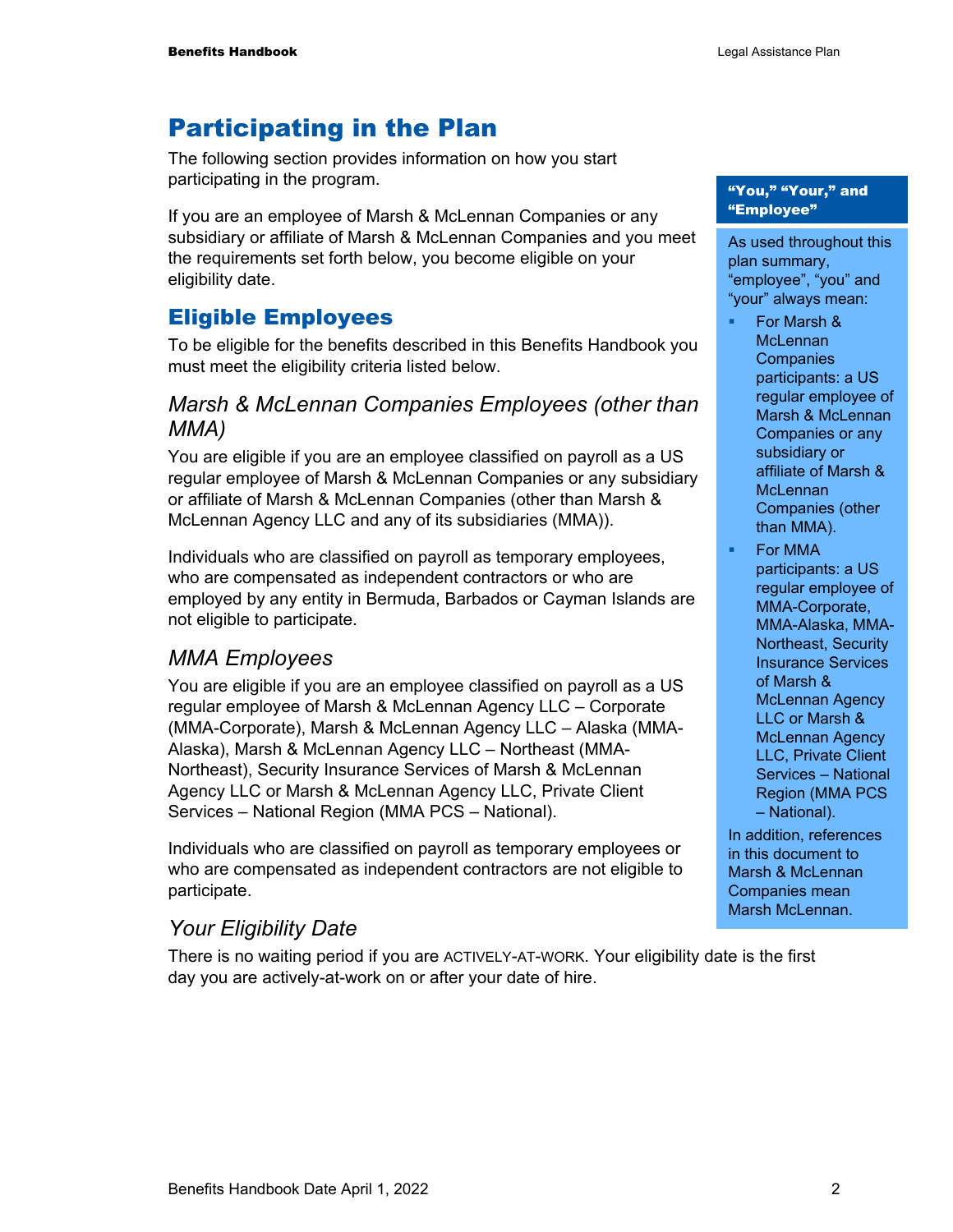### Family Eligibility

Once you enroll in the Legal Assistance Plan your eligible family members are automatically enrolled.

Your family members can use the Legal Assistance Plan. A family member is your:

- **domestic partner**
- child for whom you are the legal guardian
- child of a domestic partner
- **Example 2** legally adopted child
- **•** biological child
- **spouse**
- stepchild.

Dependent children are eligible for coverage until the end of the calendar year in which they attain age 26. This eligibility provision applies even if your child is married, doesn't attend school full-time or live with you, and is not your tax dependent.

The Company has the right to require documentation to verify the relationship (such as a copy of the court order appointing legal guardianship). Company medical coverage does not cover foster children or other children living with you, including your grandchildren, unless you are their legal guardian with full financial responsibility—that is, you or your spouse claims them as a dependent on your annual tax return.

### *My spouse/domestic partner and I both work for the Company; what coverage options do we have?*

You can cover your spouse or domestic partner as a family member under your plan, or your spouse or domestic partner can elect separate employee coverage. You or your spouse or domestic partner can't be covered as both an employee and a family member under the Company's Legal Assistance Plan.

### *How long can I cover my child?*

Generally, you can cover your child through the end of the calendar year in which your child reaches age 26. You may be able to extend coverage for your child after the end of the calendar year in which your child attains age 26, as long as your child is disabled. Once your child reaches the maximum age for coverage or no longer meets the eligibility requirements (whichever comes first), your child's coverage will stop. If your child continues to be disabled over the limiting age, your child may still be eligible to continue coverage as discussed below.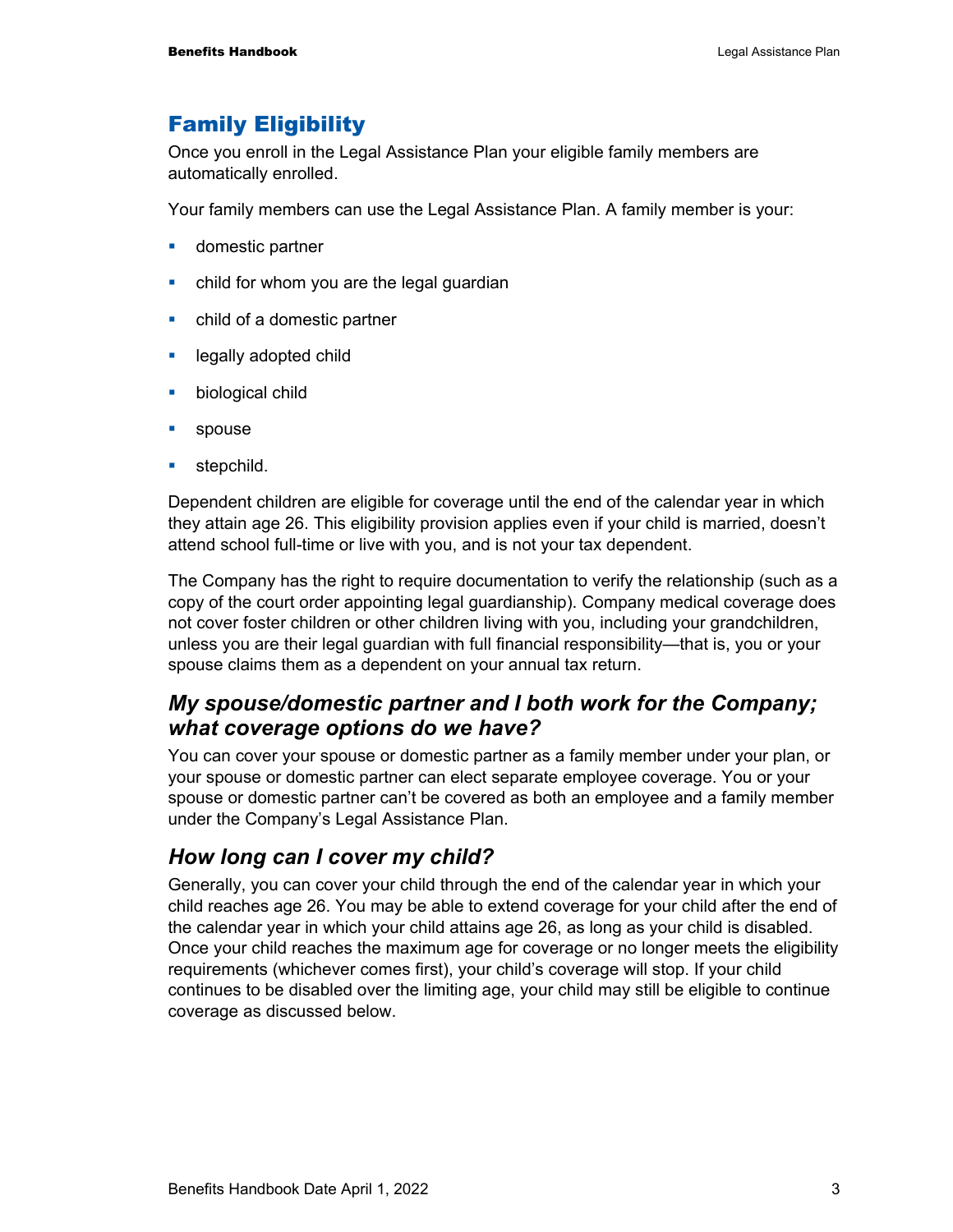You can cover your disabled child over the limiting age. To be eligible for coverage, your child has to be an unmarried child incapable of self support by reason of a total mental or physical disability.

### *Are additional services available to individuals not defined as eligible family members?*

Yes. The Legal Assistance Plan offers optional personal legal services to the following individuals for an additional fee:

- **•** Your parents
- Your stepparents
- **Your parents-in-law**
- Your domestic partner's parents or stepparents.

To learn more about these services, visit MetLife's website at **www .mmcvoluntarybenefits.com**.

### Enrollment

You can enroll for Legal Assistance Plan coverage by going to Voluntary Benefits at **http://www.mmcvoluntarybenefits.com** or Colleague Connect at **https://mmcglobal.sharepoint.com/sites/Home**. Click **Pay & Benefits** and select **Mercer Voluntary Benefits** under **Benefits**. You can enroll at any time after you become eligible.

### *Changing Your Enrollment*

Enrollment in the Legal Assistance Plan can be at any time and coverage stays in affect through the plan year which ends December 31. Once you are enrolled, your coverage conveniently carries over every calendar year unless you want to make a change. Coverage can be cancelled during annual enrollment by electing to waive coverage.

### Cost of Coverage

You pay the full cost of coverage for the Legal Assistance Plan. There is one flat rate for yourself and your eligible family members if you elect coverage under the Plan. The cost per paycheck (including all eligible family members) is listed below.

|                                                          | <b>Semi-monthly Cost</b> | <b>Weekly Cost</b> |
|----------------------------------------------------------|--------------------------|--------------------|
| Legal Assistance Plan                                    | \$9.20                   | \$4.25             |
| <b>Legal Assistance Plan with Parents</b><br><b>Plus</b> | \$12.20                  | \$5.63             |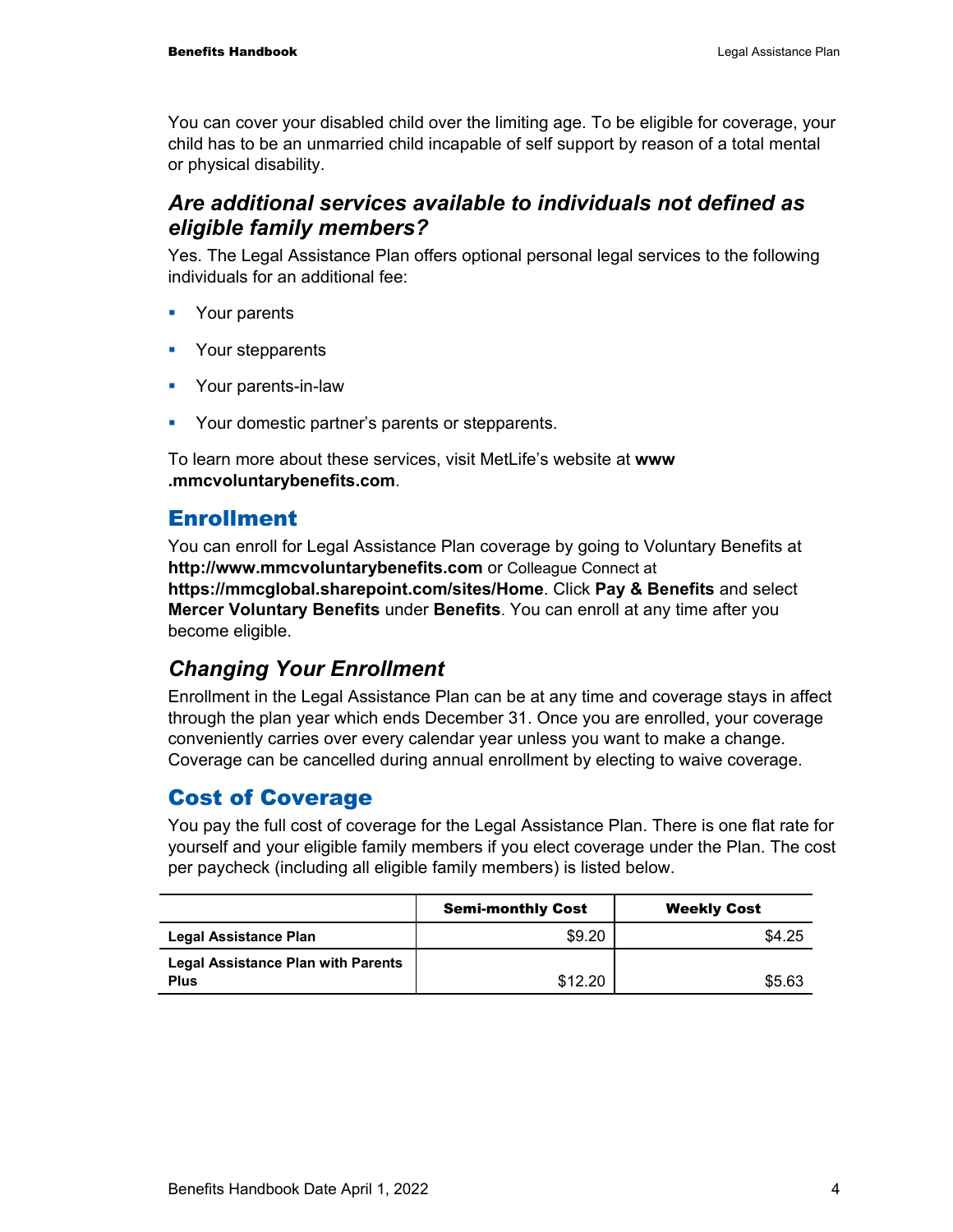### *Will my cost change?*

Your costs for legal plan coverage may change. Generally, these changes may occur each January 1.

The Company reserves the right to change the amount you are required to contribute at any time.

### *Do I pay for my coverage with before-tax or after-tax dollars?*

You pay for your Legal Assistance Plan coverage with after-tax dollars.

### *How do I pay for coverage if I take an unpaid leave of absence?*

Coverage may continue during the leave of absence provided you pay the required contributions. Payroll deductions for coverage will resume when you return to active employment.

### *How do I pay for coverage if I take a paid leave of absence?*

Coverage will remain in effect. Your cost for coverage will continue to be withheld from your pay.

### *Am I responsible for a copayment when I visit a plan attorney?*

No. However, if you receive services from an out-of-network attorney, you must pay the out-of-network attorney's fees and you will be reimbursed according to a set fee schedule.

### *Do I have to satisfy a deductible to use the Plan?*

No, there are no deductibles under this Plan.

## When Coverage Starts

### *Existing Employees*

If you are an existing employee and did not enroll when you were first eligible, you can enroll at any time. Your coverage becomes effective the date of your enrollment.

If you are enrolled and get married or acquire a domestic partner or child during the plan year, your family members will automatically be covered under the Plan.

If you get divorced during the plan year, your spouse will automatically be removed from coverage effective from the date of divorce.

### *Marsh McLennan New Hire (other than MMA)*

Your coverage will be effective the date of your enrollment as long as you are ACTIVELY-AT-WORK on or after your date of hire.

### *MMA New Hire*

Your coverage will be effective on the date of your enrollment as long as you are actively-at-work on or after your date of hire.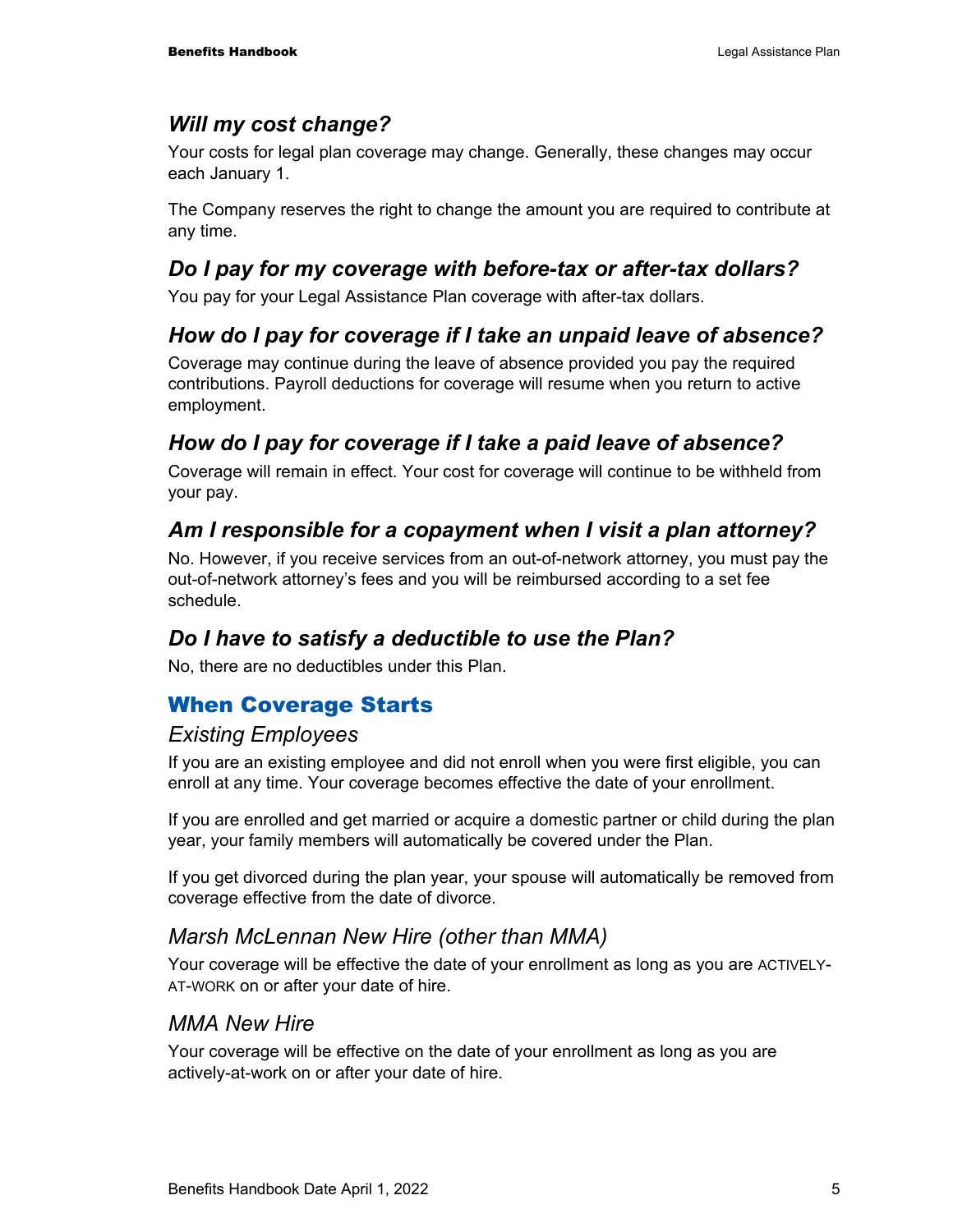### *What happens if I am not at work when my coverage is supposed to begin?*

### *Existing Employees*

If you are an existing employee and you are not actively-at-work on the day your coverage is supposed to begin, your coverage will be effective on the day it is supposed to begin.

### *Marsh McLennan New Hire (other than MMA)*

If you are not actively-at-work on the day your coverage is supposed to begin, your coverage will be effective on the first day of eligibility when you are actively-at-work, as long as you complete your enrollment.

### *MMA New Hire*

If you are not actively-at-work on the day your coverage is supposed to begin, your coverage will be effective on the first day of eligibility when you are actively-at-work, as long as you complete your enrollment.

### *What happens if I am hospitalized when my coverage is supposed to begin?*

If you are hospitalized on the day your coverage is supposed to begin, your coverage will start on the first day you are actively-at-work if you are a Marsh McLennan or MMA employee.

### When Coverage Ends

Coverage ends when the first of the following occurs:

- the date you terminate employment
- the date you no longer meet the eligibility requirements
- $\blacksquare$  the date the program is terminated
- $\blacksquare$  the date of your death,

### *Can I convert to an individual plan if my coverage ends?*

You can convert your Legal Assistance Plan coverage to an individual plan for 12 months after your coverage ends.

You must pay the full fee in advance of receiving any services.

Contact the Claims Administrator to continue coverage and make the required payment within 31 days of your coverage end date.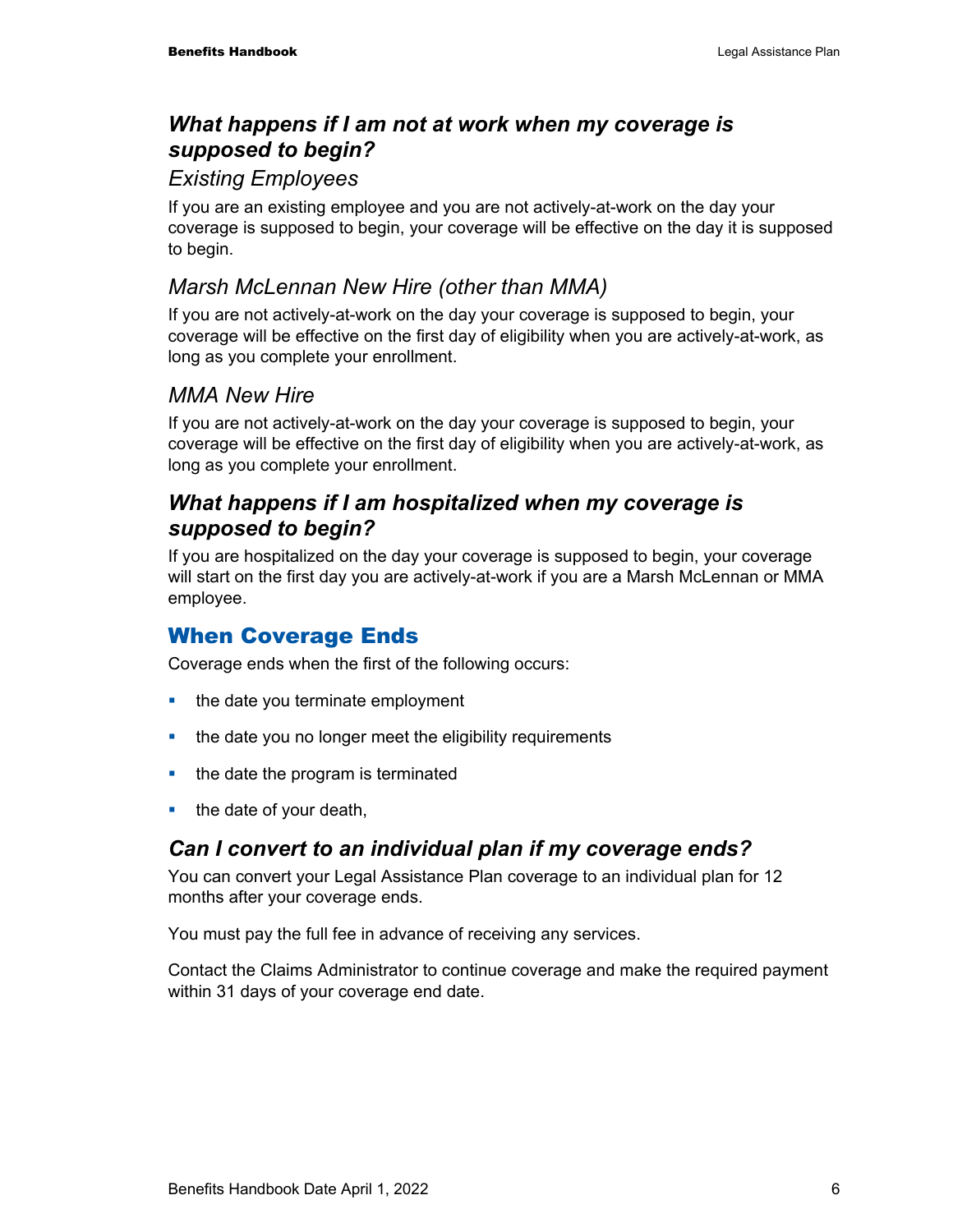### *What happens if a legal matter is pending when my coverage ends?*

Any case that is open and pending when coverage ends will be covered to completion. There is no time limit to complete the legal matter. However, no new legal matters may be started unless you elect to continue the Plan for 12 months on an individual basis. You must pay the full fee in advance of receiving any services.

Contact the Claims Administrator to continue coverage and make the required payment within 31 days of your coverage end date.

### *Is there a time limit on my ongoing, plan-provided, legal representation once my coverage has been terminated?*

No. There is no time limit on your coverage once you terminate. Your open and pending case will be covered to completion.

# How the Plan Works

This Plan gives you and your family access to professional legal representation through a panel of network attorneys for issues ranging from consumer protection to family law to wills and estate planning. Or you may use an out-of-network attorney and be reimbursed according to a set fee schedule.

The Plan is administered by MetLife Legal Plans.

Once you are enrolled in the Plan, you may:

- Visit the MetLife website at **www.mmcvoluntarybenefits.com** or Colleague Connect at **https://mmcglobal.sharepoint.com/sites/Home**. Click **Pay & Benefits** and select **Mercer Voluntary Benefits** under **Benefits**.
- Call MetLife Legal Plans at +1 800 225 2265, Monday through Friday, 8 a.m. to 9 p.m. and Saturday 8 a.m. to 2 p.m. Eastern time.

Visit the MetLife website at **www.mmcvoluntarybenefits.com** or Colleague Connect at **https://mmcglobal.sharepoint.com/sites/Home**. Click **Pay & Benefits** and select **Mercer Voluntary Benefits** under **Benefits** to find a conveniently located attorney by using a zip code, city or county search. You can also find attorneys based on the specific legal service you require. You can also obtain a case number on the website to give to the attorney.

If you call, a client service representative will give you the address and the telephone number of the plan attorney or attorneys located most conveniently to you, as well as a case number. Once you have this information, you may contact the plan attorney to schedule an appointment.

Or, if you prefer, you may use an out-of-network attorney and be reimbursed according to a set fee schedule.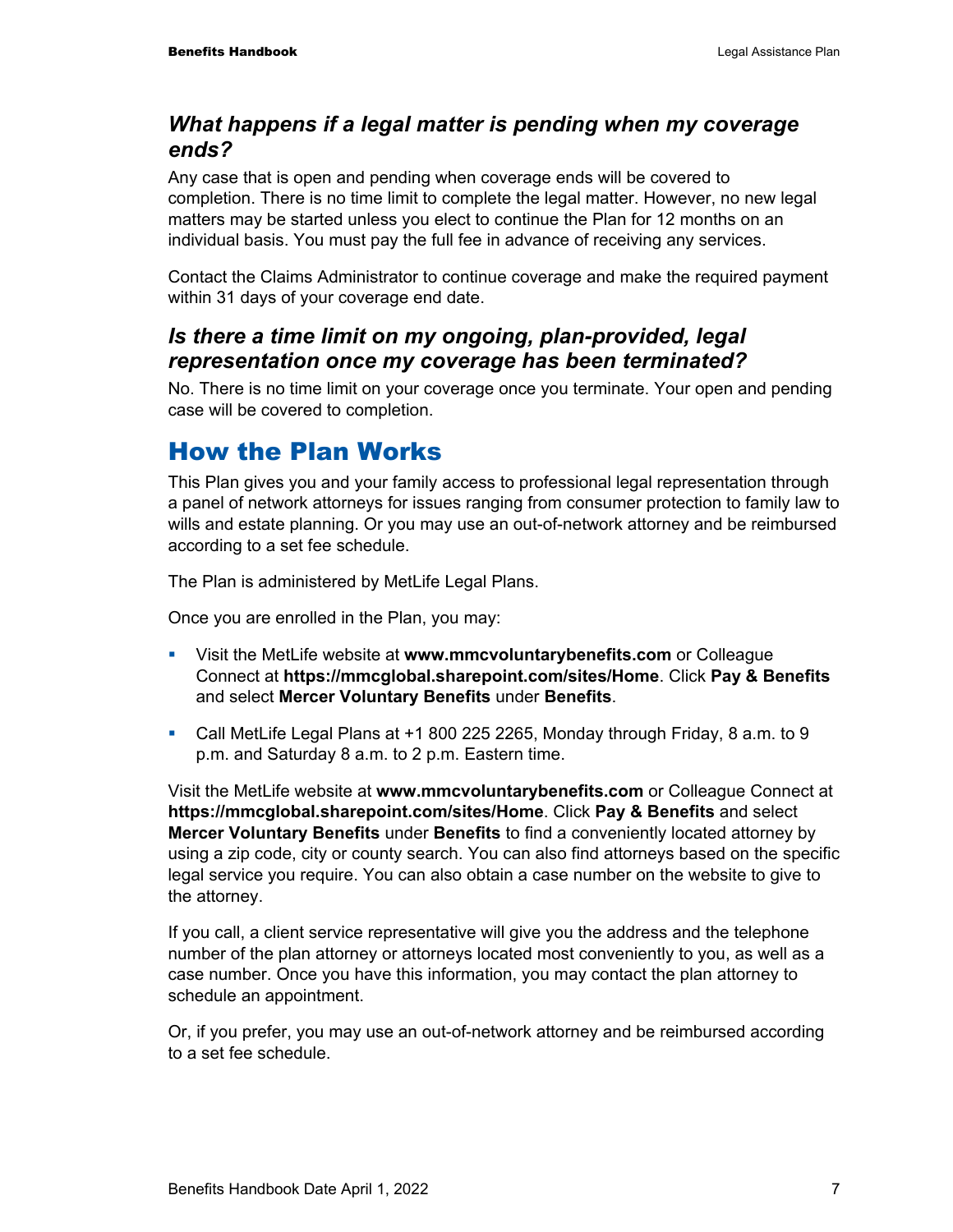To find out more information about Group Legal Plans and the services they offer visit the American Prepaid Legal Services Institute's (API) website.

The American Prepaid Legal Services Institute (API) is an American Bar Association organization. MetLife Legal Plans is a member of the API and its executives are active participants.

### *Does the Plan cover legal services I receive outside of the United States?*

Yes. Coverage outside of the United States is available as an out-of-network service. You will be reimbursed according to a set fee schedule in US dollars.

### *If I have an authorized unpaid leave of absence, does the Plan still provide a benefit?*

You may continue the Legal Assistance Plan for up to 30 months, provided you pay the required contributions.

### *If I become disabled, does the Plan still provide a benefit?*

Contact the Claims Administrator for details.

### *If I Die*

Your Legal Assistance Plan coverage ends when you die. Your spouse or domestic partner can elect to continue coverage for 30 months on an individual basis when your coverage ends. They must pay the full fee in advance of receiving any services. Refer to the Plan's "When Coverage Ends" on page 6 for more information.

### *If I No Longer Satisfy the Plan's Eligibility Requirements*

Your Legal Assistance Plan coverage ends the day you no longer satisfy the Plan's eligibility requirements. You can convert your Legal Assistance Plan coverage to an individual plan within 12 months of your termination by contacting the Claims Administrator and making the required payment within 31 calendar days of your coverage end date. Any case that is open and pending when coverage ends will be covered to completion.

### Coordination with Other Plans

### *How are other plans' benefits coordinated with benefits under this plan?*

Benefits coordination is unnecessary for this Plan. The Legal Assistance Plan will provide services to a Marsh McLennan employee who elects the Legal Assistance Plan coverage regardless of whether your spouse or domestic partner has a plan through his or her employer, as long as an attorney-client relationship does not already exist for that particular legal matter.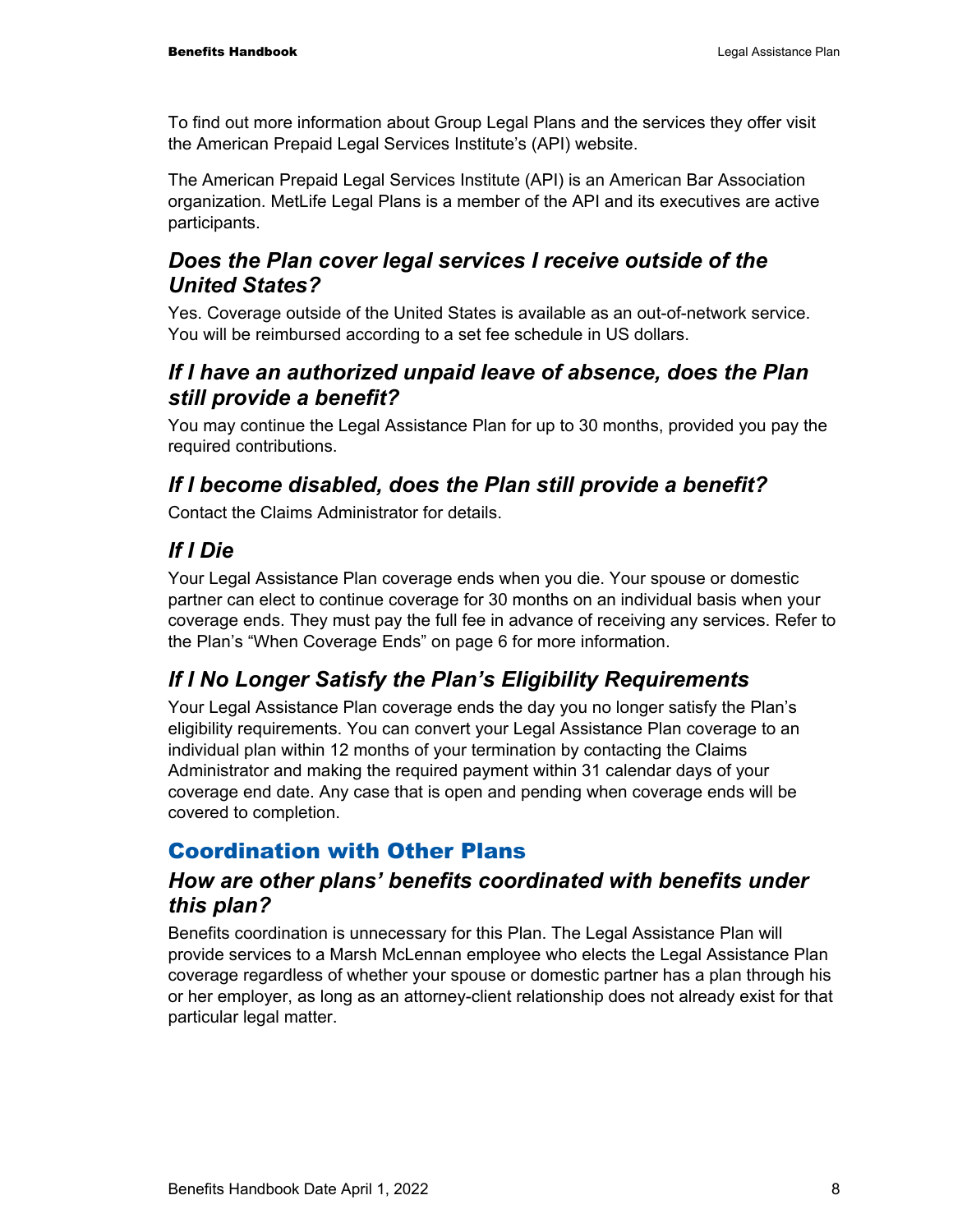### *How are plan benefits coordinated with the Employee Assistance Program?*

The benefits under the Legal Assistance Plan and Employee Assistance Program are not coordinated.

The Employee Assistance Program offers you a referral to an attorney for a free 30 minute consultation by telephone.

The Legal Assistance Plan provides in-network attorneys for fully covered legal services for which you pay no attorney fees and provides reimbursement (up to the amount on the fee schedule) for out-of-network attorneys.

### Covered Services

When you join, the Plan provides fully covered legal advice and assistance for:

- wills and estate planning: wills, codicils, trusts, LIVING WILLS and POWERS OF **ATTORNEY**
- **•** real estate matters: eviction, tenant negotiations, security deposit assistance, refinancing, home equity loans, purchasing and selling your home
- CONSUMER PROTECTION MATTERS: consumer protection and SMALL CLAIMS ASSISTANCE
- financial matters: identity theft, DEBT COLLECTION DEFENSE, personal bankruptcy, tax audit representation and IDENTITY MANAGEMENT SERVICES
- **family law: adoption, guardianship, NAME CHANGE and PREMARITAL AGREEMENTS**
- defense of civil lawsuits: administrative hearings, CIVIL LITIGATION DEFENSE and INCOMPETENCY DEFENSE
- **traffic matters: traffic defense and RESTORATION OF DRIVING PRIVILEGES**
- UUVENILE COURT DEFENSE
- **document preparation and review.**

There are limits to the scope of legal issues covered see the "Detailed List of Covered Services" on page 10 for more information.

### Legal Forms

The MetLife Legal Plan website at info.legalplans.com (access code 1300010 for the Legal Assistance Plan or 1300060 for the Legal Assistance Plan with Parents Plus) offers a variety of downloadable legal forms such as child care authorizations, promissory NOTES and requests for credit information.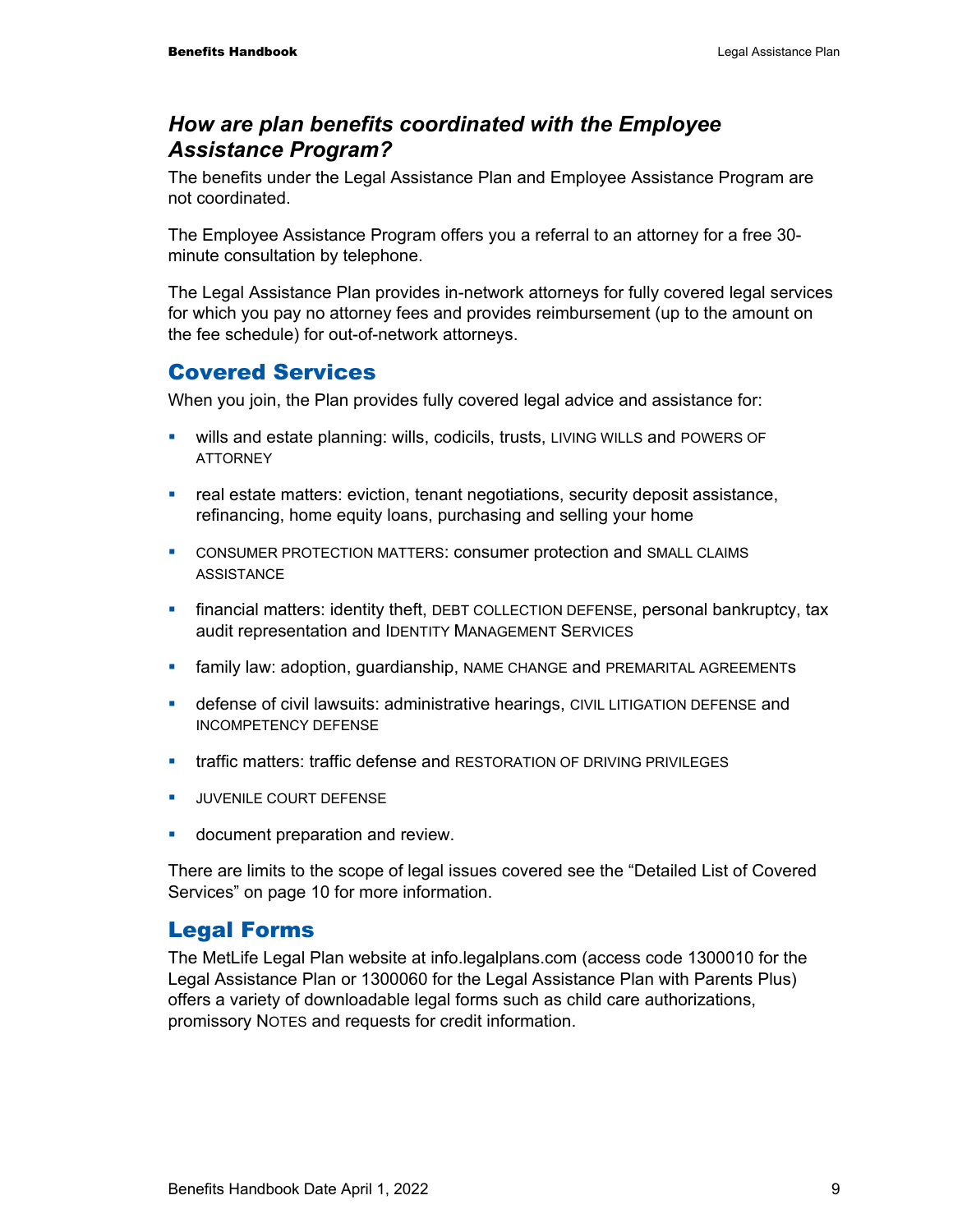Keep in mind that use of these documents does not represent legal advice. For legal advice related to your specific circumstances and the laws of your state, you should consult with an attorney.

### Reimbursements

If you use an in-network attorney, all attorney fees for covered services are paid in full. There are no deductibles or copayments, and no claim forms.

If you use an out-of-network attorney, you will be reimbursed according to a set fee schedule. You need to file a claim to receive benefits.

You can request an out-of-network fee reimbursement packet by calling MetLife Legal Plans at +1 800 225 2265, Monday through Friday, 8 a.m. to 9 p.m. and Saturday 8 a.m. to 2 p.m. Eastern time.

### Filing a Claim

If you use a plan attorney, you do not need to submit a claim form. Your plan attorney will bill the claims administrator directly.

If you receive services from an out-of-network attorney, you need to file a claim to receive benefits. You can request an out-of-network fee reimbursement packet by calling MetLife Legal Plans at +1 800 225 2265, Monday through Friday, 8 a.m. to 9 p.m. and Saturday 8 a.m. to 2 p.m. Eastern time. You will be reimbursed according to a set fee schedule.

### *Appealing a Denied Claim*

There are special rules, procedures and deadlines that apply to appeals of benefit determinations and denied claims, and you have special legal rights under ERISA. Please refer to the Plan Administration Description for a description of the appeal process.

## Detailed List of Covered Services

The following tables show the services covered under the Legal Assistance Plan, detailing the coverage available for services obtained from providers in the network (plan providers) and outside the network (out-of-network).

| <b>Covered Services</b> | <b>In-Network</b> | <b>Out-of-Network</b><br>(Contested/Uncontested)                                                   |  |
|-------------------------|-------------------|----------------------------------------------------------------------------------------------------|--|
|                         |                   | The Plan Pays up to a maximum of:                                                                  |  |
| <b>Adoption</b>         | 100%              | Uncontested - \$650<br>Contested - \$1,500<br>Plus Trial Supplement - \$100,000*<br>$\blacksquare$ |  |
| Guardianship            | 100%              | Uncontested - \$650<br>Contested - \$1,500<br>ш<br>Plus Trial Supplement - \$100,000*<br>ш         |  |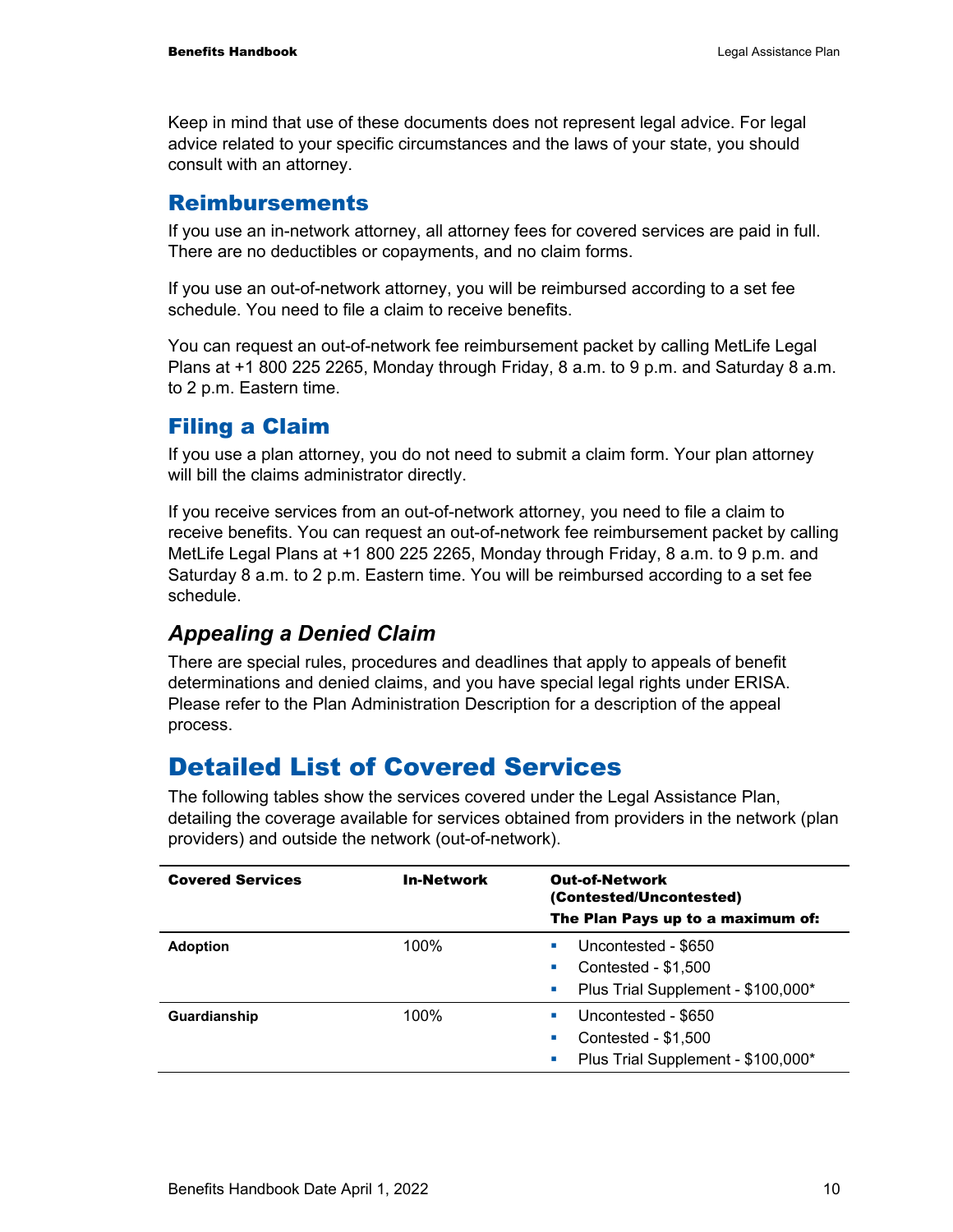| <b>Covered Services</b>                                        | <b>In-Network</b>              | <b>Out-of-Network</b><br>(Contested/Uncontested)                                                                                                                                     |  |
|----------------------------------------------------------------|--------------------------------|--------------------------------------------------------------------------------------------------------------------------------------------------------------------------------------|--|
|                                                                |                                | The Plan Pays up to a maximum of:                                                                                                                                                    |  |
| <b>Separation/Divorce (for Plan</b><br><b>Member Only)</b>     | 100%                           | Uncontested - \$900<br>٠<br>Contested - \$2,200<br>Plus Trial Supplement - \$100,000*                                                                                                |  |
| <b>Name Change</b>                                             | 100%                           | \$400                                                                                                                                                                                |  |
| <b>Premarital Agreement</b>                                    | 100%                           | \$750                                                                                                                                                                                |  |
| <b>Probate/Estate Administration</b>                           | 10% Network<br><b>Discount</b> | Not Applicable                                                                                                                                                                       |  |
| Financial/Tax                                                  |                                |                                                                                                                                                                                      |  |
| <b>Tax Audits</b>                                              | 100%                           | Negotiation and Settlement - \$500<br>$\blacksquare$<br>Audit Hearing (including negotiation<br>and settlement) - \$1,200                                                            |  |
| <b>Personal Bankruptcy or Wage</b><br><b>Earner Plan</b>       | 100%                           | Chapter 7 Individual or Couple - \$850<br>ш<br>Chapter 13 Individual or Couple -<br>\$1,400                                                                                          |  |
| <b>Debt Collection Defense</b><br>(Foreclosures)               | 100%                           | Negotiation and Settlement - \$500<br>$\blacksquare$<br>Compliant and Answer Filed,<br>Settlement Negotiations - \$850<br>Trial - \$1,500<br>Plus Trial Supplement - \$100,000*<br>× |  |
| <b>Debt Collection Defense</b><br>(Consumer Debts)             | 100%                           | Negotiation and Settlement - \$350<br>п<br>Compliant and Answer Filed,<br>Settlement Negotiations - \$600<br>Trial - \$1,050<br>Plus Trial Supplement - \$100,000*                   |  |
| <b>Identify Theft Defense</b>                                  | 100%                           | Correspondence/Notice to Creditors -<br>\$250                                                                                                                                        |  |
| Real Estate                                                    |                                |                                                                                                                                                                                      |  |
| Sale or Purchase of Primary or<br><b>Secondary Residence</b>   | 100%                           | \$500                                                                                                                                                                                |  |
| <b>Preparation/Review of</b><br><b>Mortgages</b>               | 100%                           | \$70 per document                                                                                                                                                                    |  |
| <b>Preparation/Review of Deeds</b>                             | 100%                           | \$100 per document                                                                                                                                                                   |  |
| <b>Preparation/Review of Affidavits</b>                        | 100%                           | \$75 per document                                                                                                                                                                    |  |
| <b>Preparation/Review of</b><br><b>Promissory Notes</b>        | 100%                           | \$70 per document                                                                                                                                                                    |  |
| <b>Refinancing of Primary or</b><br><b>Secondary Residence</b> | 100%                           | \$350                                                                                                                                                                                |  |
| <b>Home Equity Loan on Primary</b><br>or Secondary Residence   | 100%                           | \$350                                                                                                                                                                                |  |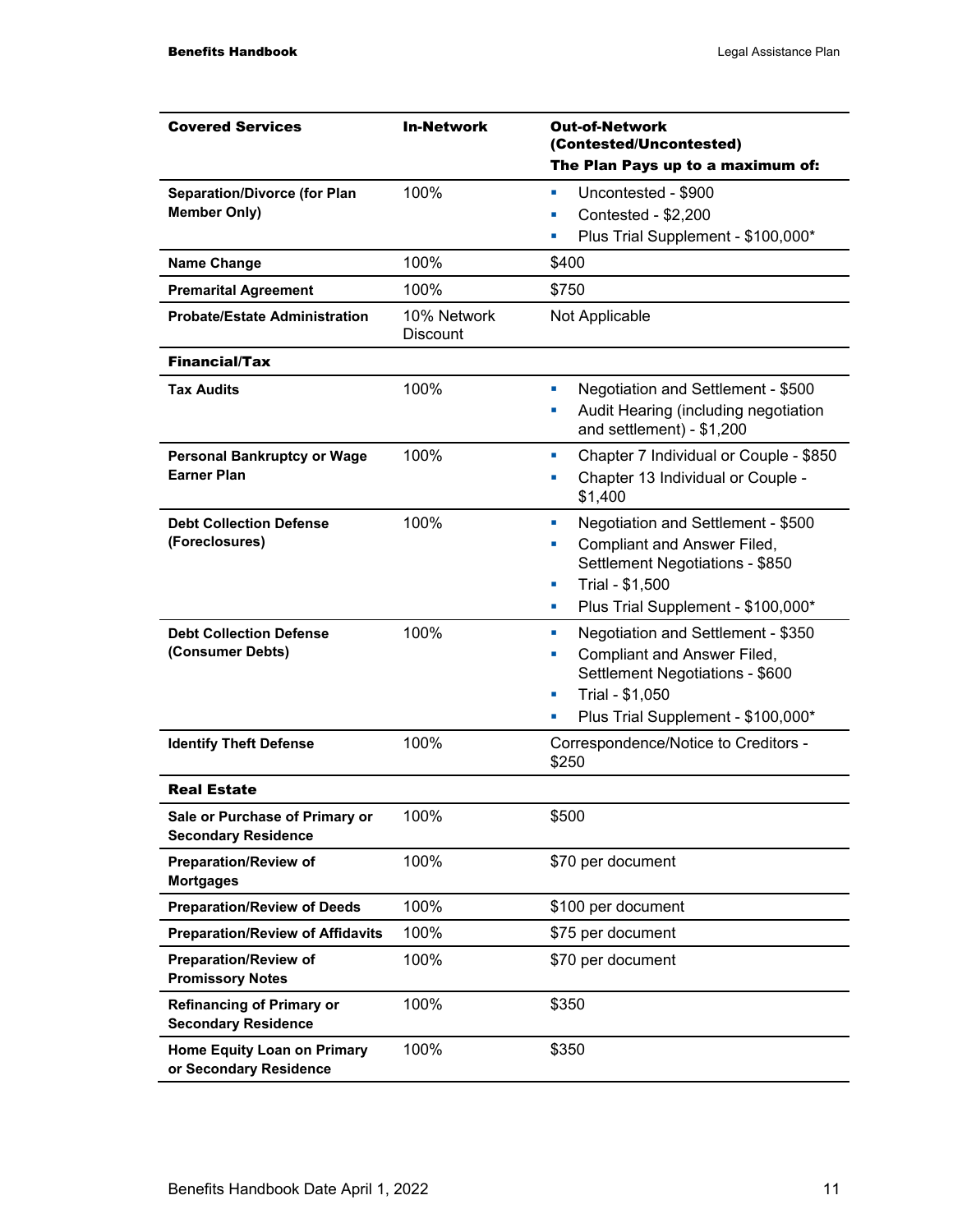| <b>Covered Services</b>                                                     | <b>In-Network</b>       | <b>Out-of-Network</b><br>(Contested/Uncontested)<br>The Plan Pays up to a maximum of:                                                                    |  |
|-----------------------------------------------------------------------------|-------------------------|----------------------------------------------------------------------------------------------------------------------------------------------------------|--|
| <b>Boundary/Title Disputes of</b><br><b>Primary Residence</b>               | 100%                    | Negotiation and Settlement - \$500<br>×<br>Trial - \$1,500<br>a,<br>Plus Trial Supplement - \$100,000*<br>×                                              |  |
| <b>Eviction and Tenant problems</b><br>(Primary Residence-Tenant<br>only)   | 100%                    | Correspondence and Negotiations -<br>a.<br>\$280<br>Eviction Trial Defense - \$840<br>×<br>Plus Trial Supplement - \$100,000*<br>×                       |  |
| <b>Security Deposit Assistance</b><br>(Primary Residence-Tenant<br>only)    | 100%                    | Demand Letter/Negotiations -\$250<br>ш<br><b>Counseling on Preparing Small</b><br>a,<br><b>Claims Complaint and Trial</b><br>Preparation - \$150         |  |
| <b>Traffic</b>                                                              |                         |                                                                                                                                                          |  |
| <b>Defense of Any Traffic Ticket</b><br>except DUI or Vehicular<br>Homicide | 100% (excluding<br>DUI) | Traffic ticket defense:<br>ш<br>Minor Moving Violations - \$250<br>×<br>Major Moving Violations - \$500<br>×<br>Plus Trial Supplement - \$100,000*<br>a, |  |
| <b>Driving Privileges/Restoration</b><br>of Suspended License               | 100%                    | \$385                                                                                                                                                    |  |
| Wills                                                                       |                         |                                                                                                                                                          |  |
| Will                                                                        | 100%                    | Individual - \$150<br>ш<br><b>Employee and Spouse or Domestic</b><br>×<br>Partner - \$200                                                                |  |
| <b>Codicils/Revisions to Existing</b><br>Will                               | 100%                    | Individual - \$150<br>ш<br>Employee and Spouse or Domestic<br>×<br>Partner - \$200                                                                       |  |
| <b>Living Trust</b>                                                         | 100%                    | Individual - \$325<br>×<br><b>Employee and Spouse or Domestic</b><br>×<br>Partner - \$450                                                                |  |
| <b>Living Will</b>                                                          | 100%                    | Individual - \$75<br>×<br>Employee and Spouse or Domestic<br>Partner - \$80                                                                              |  |
| <b>Powers of Attorney</b>                                                   | 100%                    | Individual - \$65<br>a.<br><b>Employee and Spouse or Domestic</b><br>×<br>Partner - \$75                                                                 |  |
| <b>Health Care Proxies</b>                                                  | 100%                    | Individual - \$65<br>$\blacksquare$<br><b>Employee and Spouse or Domestic</b><br>×<br>Partner - \$75                                                     |  |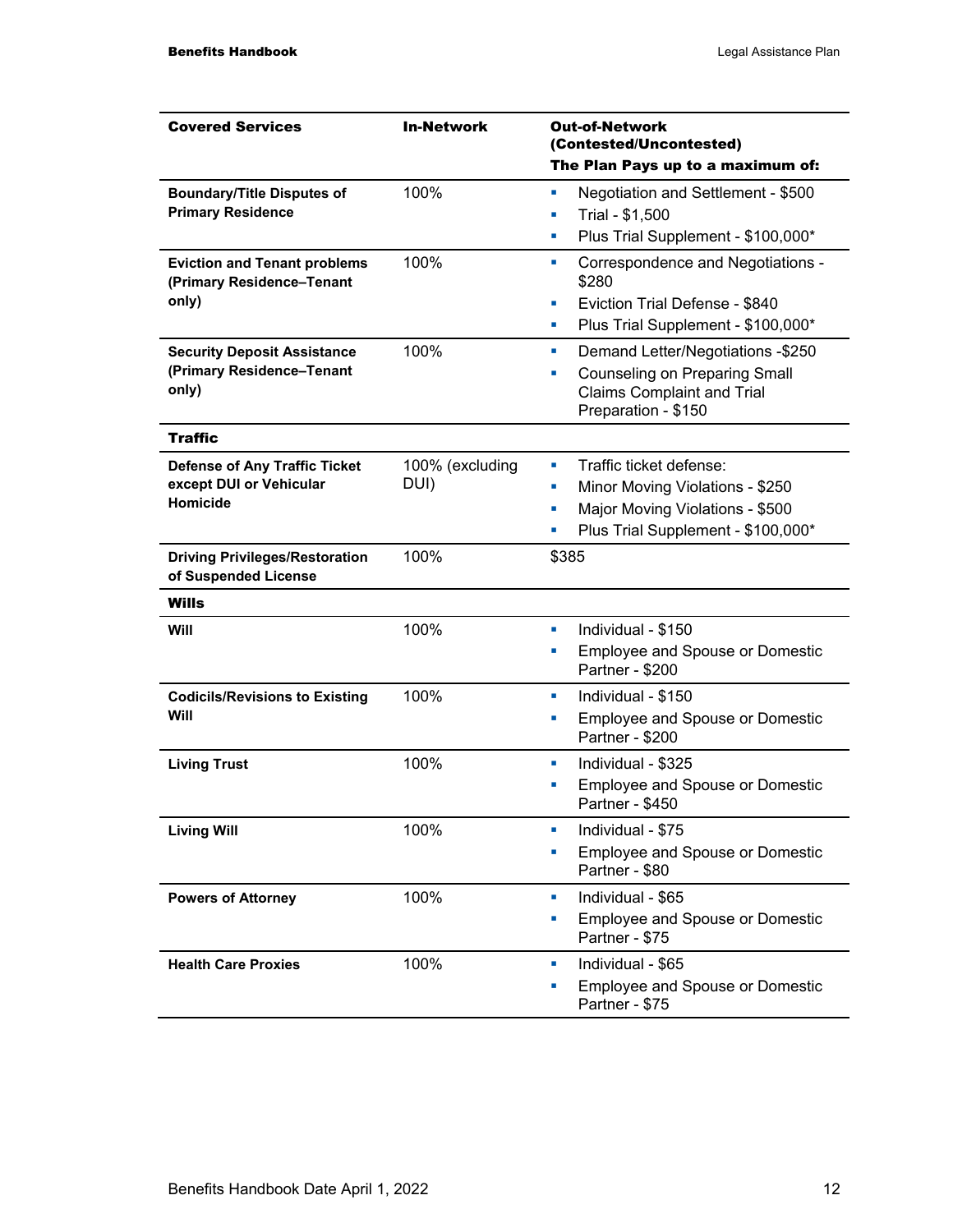| <b>Covered Services</b>                      | <b>In-Network</b> | <b>Out-of-Network</b><br>(Contested/Uncontested)                                                                                                                                 |  |
|----------------------------------------------|-------------------|----------------------------------------------------------------------------------------------------------------------------------------------------------------------------------|--|
|                                              |                   | The Plan Pays up to a maximum of:                                                                                                                                                |  |
| <b>Governmental Hearings</b>                 |                   |                                                                                                                                                                                  |  |
| <b>Administrative Hearings</b>               | 100%              | Negotiation and Settlement - \$500<br>ш<br>Contested Hearing Ending in<br>Settlement - \$1,800<br>Plus Trial Supplement - \$100,000*<br>ш                                        |  |
| Immigration                                  | 100%              | Counseling on Preparing Forms and<br>$\blacksquare$<br>Hearing Preparation - \$500                                                                                               |  |
| <b>Incompetency Defense</b>                  | 100%              | Negotiation and Settlement - \$500<br>٠<br>Contested Hearing Ending in<br>ш<br>Settlement - \$1,800<br>Plus Trial Supplement - \$100,000*<br>ш                                   |  |
| <b>Civil Litigation Defense</b>              | 100%              | Negotiation and Settlement - \$650<br>×<br>Filing Answer, Litigation Ending in<br>$\blacksquare$<br>Settlement or Judgement - \$2,000<br>Plus Trial Supplement - \$100,000*<br>ш |  |
| <b>Legal Dispute Matters</b>                 |                   |                                                                                                                                                                                  |  |
| <b>Consumer Protection</b>                   | 100%              | Correspondence and Negotiation -<br>$\blacksquare$<br>\$500<br>Filing of Suit, Ending in Settlement or<br>ш<br>Judgement - \$2,000<br>Plus Trial Supplement - \$100,000*         |  |
| <b>Personal Property Protection</b>          | 100%              | Counseling, DOCUMENT REVIEW and<br>Assistance - \$125                                                                                                                            |  |
| <b>Small Claims Assistance</b>               | 100%              | Counseling on preparing complaint and<br>trial preparation - \$200                                                                                                               |  |
| <b>Criminal Matters</b>                      |                   |                                                                                                                                                                                  |  |
| <b>Criminal Misdemeanors</b>                 | 100%              | Negotiated Plea - \$500<br>ш<br>Trial - \$1,250<br>×<br>Plus Trial Supplement - \$100,000*<br>ш                                                                                  |  |
| <b>Juvenile Defense Proceedings</b>          | 100%              | Negotiation and Settlement - \$500<br>ш<br>Trial - \$1,200<br>ш<br>Plus Trial Supplement - \$100,000*<br>×                                                                       |  |
| <b>Other</b>                                 |                   |                                                                                                                                                                                  |  |
| <b>Elder Law Matters</b>                     | 100%              | Counseling and document review of only<br>documents pertaining to the participant's<br>parents as affecting the participant - \$140                                              |  |
| <b>Document Review</b>                       | 100%              | \$100                                                                                                                                                                            |  |
| <b>Demand Letters</b>                        | 100%              | \$75                                                                                                                                                                             |  |
| Major Trial (4 <sup>th</sup> day and beyond) |                   | \$100,000 out-of-network supplement*                                                                                                                                             |  |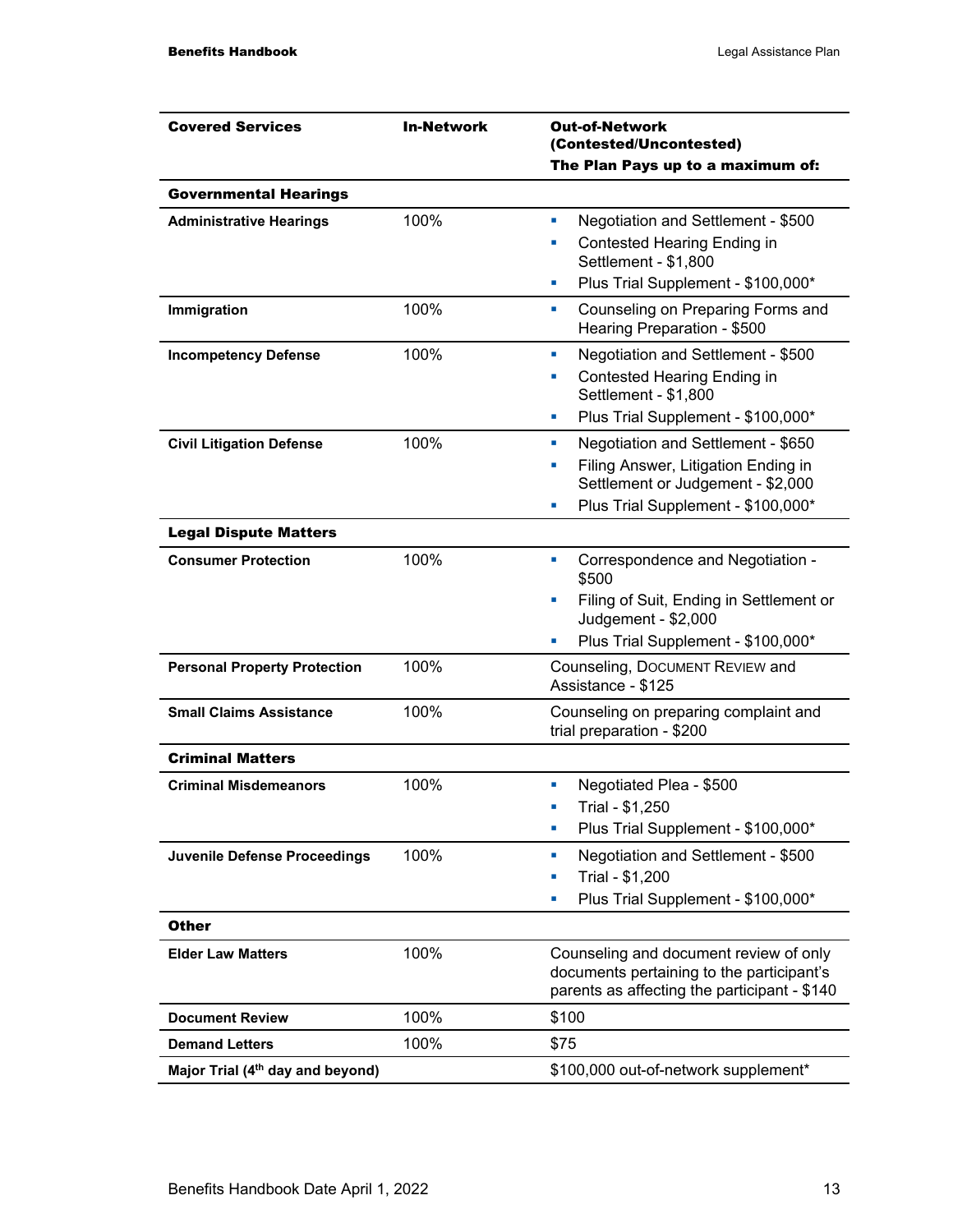| <b>Covered Services</b>                                                                                    | <b>In-Network</b> | <b>Out-of-Network</b><br>(Contested/Uncontested)<br>The Plan Pays up to a maximum of: |
|------------------------------------------------------------------------------------------------------------|-------------------|---------------------------------------------------------------------------------------|
| <b>Reduced Contingency Fees for</b><br><b>Trial and/or Settlements</b>                                     |                   | Not applicable                                                                        |
| <b>Office Consultation and</b><br><b>Telephone Advice (If no further</b><br>covered services are provided) |                   | \$70                                                                                  |

Trial Supplement: In addition to fees indicated for trials, the Plan pays one half the attorney's hourly rate for representation in trial beyond the second day of trial for a maximum of \$800 per day up to \$100,000 total trial supplement maximum.

### *Legal Assistance Plan with Parents Plus*

Covered matters for your parents and/or parents-in-law:

| <b>Elder Care Issues</b>                   | Consultation &<br><b>COL</b><br>Document<br>Review for issues<br>related to:<br>Medicare<br>٠<br>Medicaid<br><b>COL</b> | <b>Prescription Plans</b><br>ш<br><b>Nursing Home</b><br>٠<br>Agreements<br>Leases<br>п<br><b>Notes</b><br>٠ | Deeds<br>п<br>Wills<br>п<br>Power of Attorney<br>п |
|--------------------------------------------|-------------------------------------------------------------------------------------------------------------------------|--------------------------------------------------------------------------------------------------------------|----------------------------------------------------|
| <b>Estate Planning</b>                     | Simple Wills<br>ш<br><b>Complex Wills</b><br>п<br>Living Wills<br>п                                                     | Powers of Attorney<br>×<br>(Healthcare,<br>Financial, Childcare,<br>Immigration)                             | <b>Healthcare Proxies</b><br>ш<br>Codicils<br>٠    |
| <b>Money/Real Estate</b><br><b>Matters</b> | Identity<br>ш<br>Management<br>Services<br>Promissory<br>ш<br><b>Notes</b>                                              | Deeds<br>a.<br>Mortgages<br>п                                                                                |                                                    |
| <b>Family &amp; Personal</b>               | Review of ANY<br>п<br>Personal Legal<br>Document<br><b>Demand Letters</b><br>Affidavits<br>п                            |                                                                                                              |                                                    |

### *Unlimited Benefits*

There are no restrictions on the number of times per year you may use the services listed below; however, for a non-covered matter, this service is not intended to provide you with continuing access to a plan attorney in order to seek advice that would allow you to undertake your own representation. There are no restrictions on the number of pages in the document.

- **TELEPHONE ADVICE and consultation**
- **Document Review.**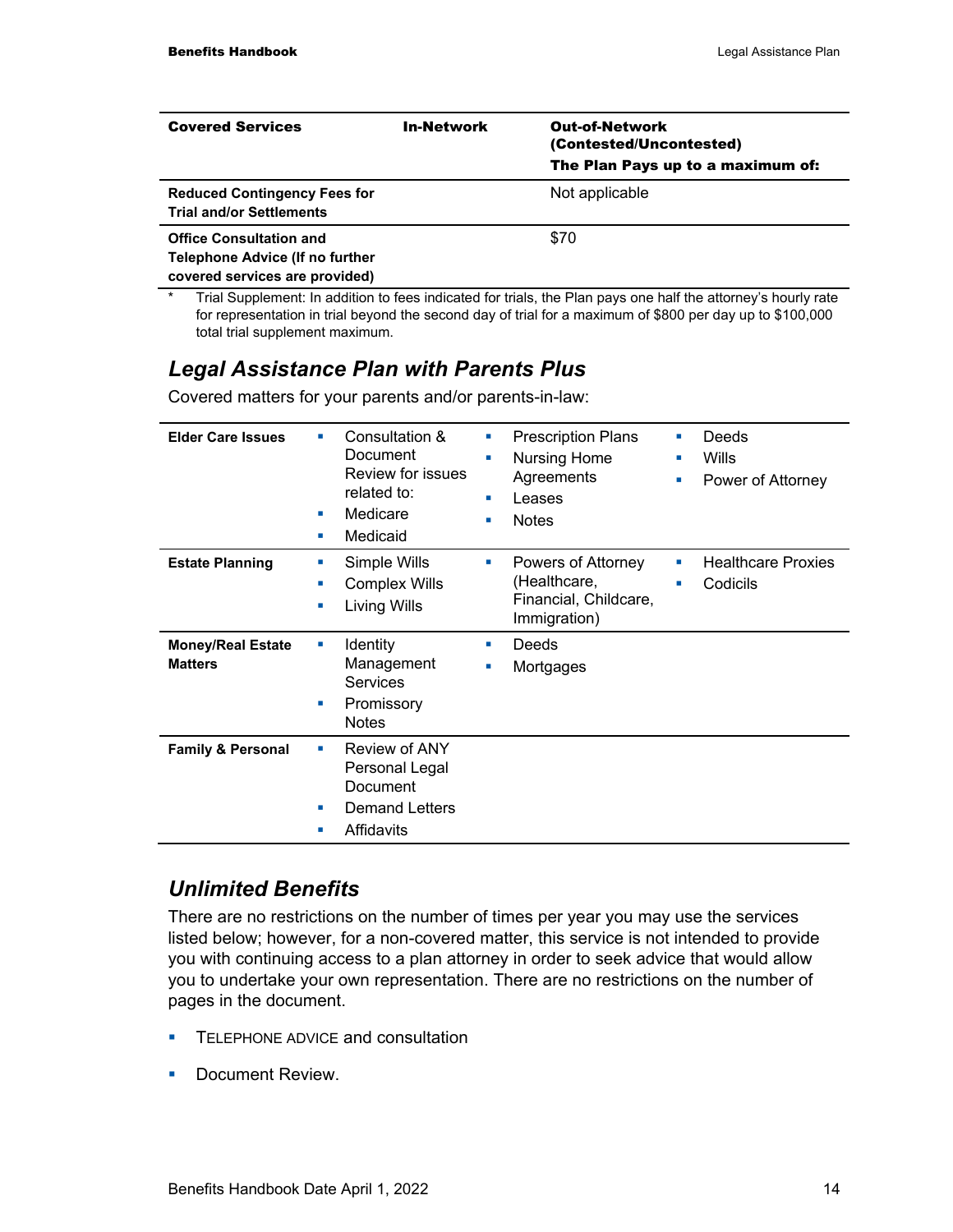### *Exclusions*

Excluded services are those legal services that are not provided under the plan. No services, not even a consultation, can be provided for the following matters:

- **Employment-related matters, including company or statutory benefits**
- **Matters involving the company, MetLife and affiliates, and Plan Attorneys**
- Matters in which there is a conflict of interest between the employee and spouse or dependents in which case services are excluded for the spouse and dependents
- **Appeals and class actions**
- **Farm matters, business or investment matters, matters involving property held for** investment or rental, or issues
- **When the Participant is the landlord**
- **Patent, trademark and copyright matters**
- **Costs or fines**
- **Fivolous or unethical matters**
- **Matters for which an attorney-client relationship exists prior to the Participant** becoming eligible for plan benefits

# Defining Covered Services

This section provides definitions of the services covered under the Plan.

### Advice and Consultation

#### **OFFICE CONSULTATION**

This service provides the opportunity to discuss with an attorney any personal legal problems that are not specifically excluded. The plan attorney will explain your rights, point out your options and recommend a course of action. The plan attorney will identify any further coverage available under the Plan, and will undertake representation if you request.

If representation is covered by the Plan, you will not be charged for the plan attorney's services. If representation is recommended, but is not covered by the Plan, the plan attorney will provide a written fee statement in advance. You may choose whether to retain the plan attorney at your own expense, seek outside counsel, or do nothing. There are no restrictions on the number of times per year you may use this service; however, for a non-covered matter, this service is not intended to provide you with continuing access to a plan attorney in order to seek advice that would allow you to undertake your own representation.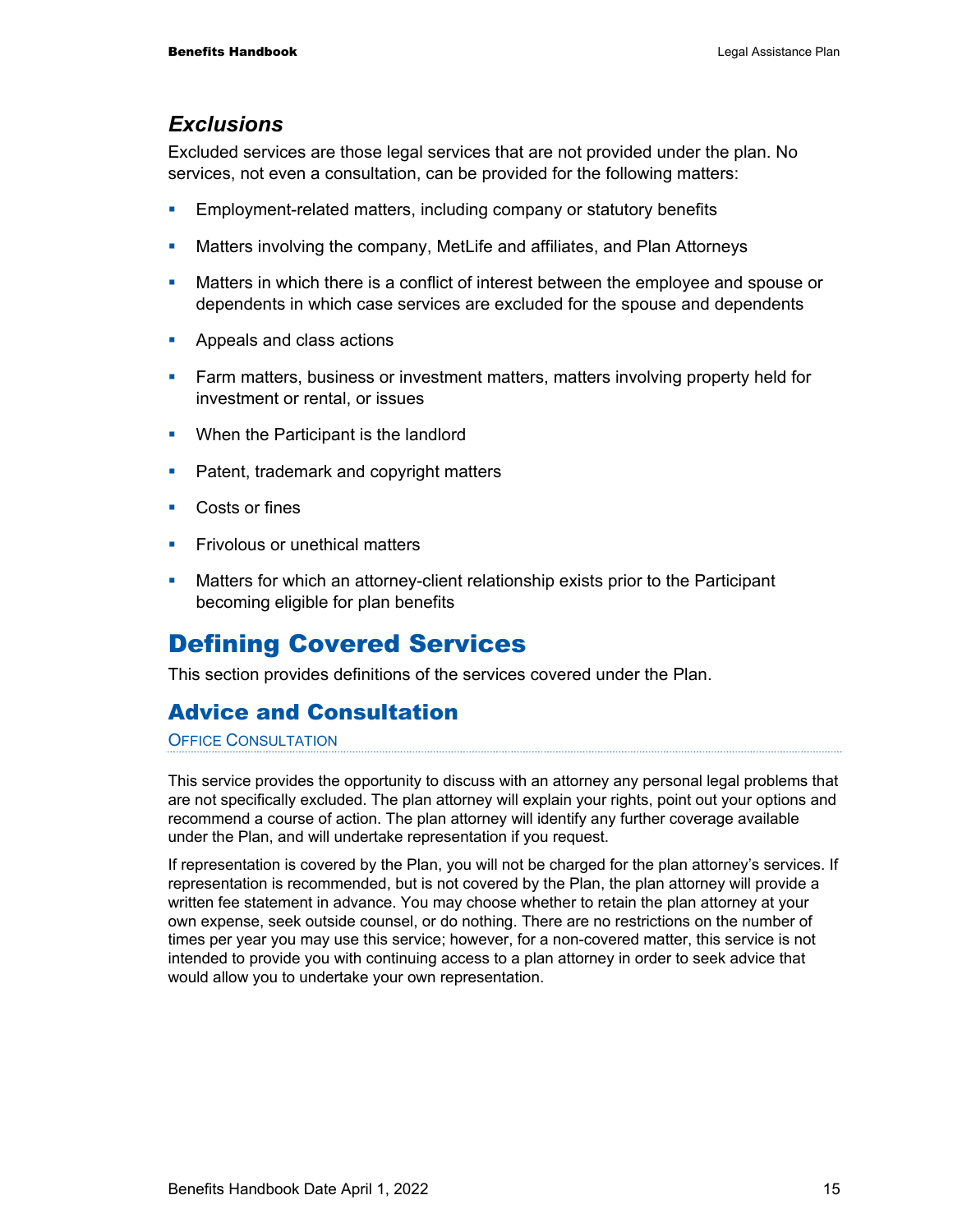#### TELEPHONE ADVICE

This service provides the opportunity to discuss with an attorney any personal legal problems that are not specifically excluded. The plan attorney will explain your rights, point out your options and recommend a course of action. The plan attorney will identify any further coverage available under the Plan, and will undertake representation if you request.

If representation is covered by the Plan you will not be charged for the plan attorney's services. If representation is recommended, but is not covered by the Plan, the plan attorney will provide a written fee statement in advance. You may choose whether to retain the plan attorney at your expense, seek outside counsel, or do nothing. There are no restrictions on the number of times per year you may use this service; however, for a non-covered matter, this service is not intended to provide you with continuing access to a plan attorney in order to seek advice that would allow you to undertake your own representation.

### Consumer Protection

CONSUMER PROTECTION MATTERS

This service covers you as a plaintiff, for representation, including trial, in disputes over consumer goods and services where the amount being contested exceeds the small claims court limit in that jurisdiction. The controversy must be evidenced by a written document such as a sales slip, contract, note or warranty. This service does not include disputes over real estate, construction, insurance or collection activities after a judgment.

PERSONAL PROPERTY PROTECTION

This service covers counseling the Participant over the phone or in the office on any personal property issue such as consumer credit reports, contracts for the purchase of personal property, consumer credit agreements or installment sales agreements. Counseling on pursuing or defending small claims actions is also included. The service also includes reviewing any personal legal documents and preparing promissory notes, affidavits and demand letters.

#### SMALL CLAIMS ASSISTANCE

This service covers counseling you on prosecuting a small claims action; helping you prepare documents; advising you on evidence, documentation and witnesses; and preparing you for trial. The service does not include the plan attorney's attendance or representation at the small claims trial, collection activities after a judgment or any services relating to post-judgment actions.

### Debt Matters

#### DEBT COLLECTION DEFENSE

This benefit provides you with an attorney's services for negotiation with creditors for a repayment schedule, limiting creditor harassment, and representation in defense of any action for personal debt collection, foreclosure, repossession or garnishment, up to and including trial if necessary. It does not include vacating a judgment; counter, cross or third party claims; bankruptcy; any action arising out of family law matters, including support and post-decree issues; or any matter where the creditor is affiliated with the Sponsor or employer.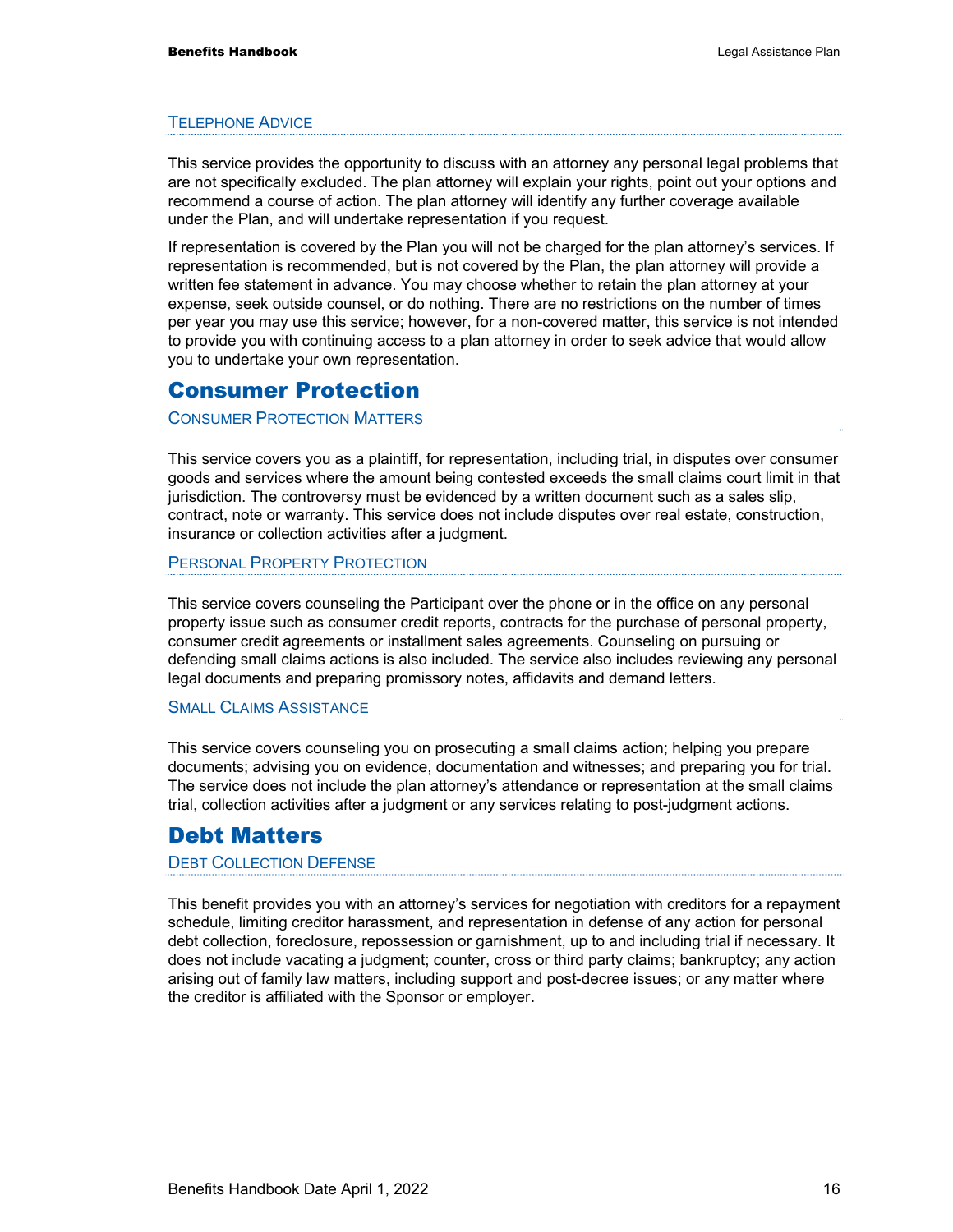#### IDENTITY MANAGEMENT SERVICES

This benefit provides you with access to LifeStages Identity Management Services provided by IDT911. These services include both Proactive Services when you believe your personal data has been compromised as well as Resolution Services to assist you in recovering from account takeover or identity theft with unlimited assistance to fix issues, handle notifications, and provide victims with credit and fraud monitoring. Theft Support, Fraud Support, Recovery and Replacement services are also covered by this service. For more information on identity theft protection, visit http://www.legalplans-idtheft.com.

#### IDENTITY THEFT DEFENSE

This benefit provides you with consultations with an attorney regarding potential creditor actions resulting from identity theft, and attorney services as needed to contact creditors, credit bureaus and financial institutions to advise of the theft. It also provides defense services for specific creditor actions over disputed accounts. The defense services include limiting creditor harassment and representation in defense of any action that arises out of the identity theft such as foreclosure, repossession or garnishment, up to and including trial if necessary. The service also provides the participant with online help and information about identity theft and prevention. It does not include counter, cross or third party claims; bankruptcy; any action arising out of family law matters, including support and post-decree issues; or any matter where the creditor is affiliated with the Sponsor or employer.

#### PERSONAL BANKRUPTCY OR WAGE EARNER PLAN

This service covers you in pre-bankruptcy planning, the preparation and filing of a personal bankruptcy or Wage Earner petition, and representation at all court hearings and trials. This service is not available if a creditor is affiliated with the employer, even if you choose to reaffirm that specific debt.

#### TAX AUDITS

This service covers reviewing tax returns and answering questions the IRS or a state or local taxing authority has concerning the participant's tax return; negotiating with the agency; advising the participant on necessary documentation; and attending an IRS or a state or local taxing authority audit. The service does not include prosecuting a claim for the return of overpaid taxes or the preparation of any tax returns.

The need for this service can occur when the IRS or a local or other taxing authority questions items on a tax return. You may have to appear before the authority with receipts and/or other proof of items on the tax return. Under the Plan an attorney will attend the meeting with the taxing authority.

### Defense of Civil Lawsuits

#### ADMINISTRATIVE HEARING REPRESENTATION

This service covers you in defense of civil proceedings before a municipal, county, state or federal administrative board, agency or commission. It does not apply where services are available or are being provided by virtue of a homeowner or vehicle insurance policy. It does not include divorce or post-decree matters, paternity, support or custody matters, or litigation of a jobrelated incident. Administrative hearings occur when a governmental agency has a dispute with you. One example is when a zoning board has a complaint about the placement or appearance of a fence or garage.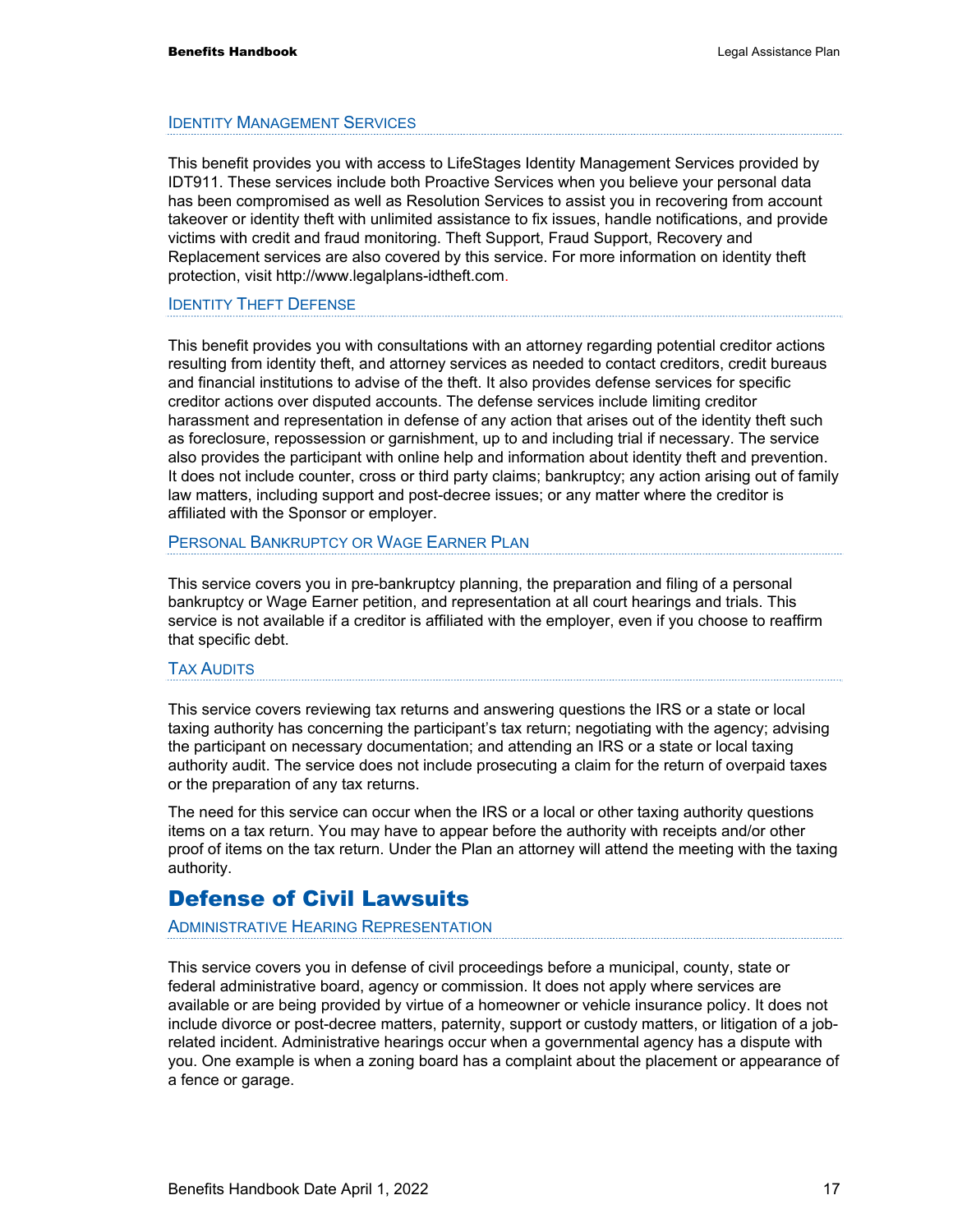#### CIVIL LITIGATION DEFENSE

This service covers you in defense of arbitration proceeding or civil proceeding before a municipal, county, state or federal administrative board, agency or commission, or in a trial court of general jurisdiction. It does not apply where services are available or are being provided by virtue of an insurance policy. It does not include divorce or post-decree matters, paternity, support or custody matters, or litigation of a job-related incident. Services do not include bringing counterclaims, third-party or cross claims.

#### INCOMPETENCY DEFENSE

This service covers you in the defense of any incompetency action, including court hearings when there is a proceeding to find you incompetent. Incompetency hearings occur when someone goes to court to obtain an order declaring that another person is incompetent to handle or care for themselves or their property. An example of this is when an adult child asks that a participant be found incompetent. The participant would be covered to defend this action.

### Document Preparation

#### **AFFIDAVITS**

This service covers preparation of any affidavit in which you are the person making the statement.

#### **DEEDS**

This service covers the preparation of any deed for which you are either the grantor or grantee.

DEMAND LETTERS

This service covers the preparation of letters that demand money, property or some other property interest, except an interest that is an excluded service as listed under Exclusions. It also covers mailing them to the addressee and forwarding and explaining any response to the participant. Negotiations and representation in litigation are not included. Some examples of a demand letter service include asking for repayment of a loan, asking a neighbor to stop a dog from barking or seeking return of a security deposit from a landlord.

#### **MORTGAGES**

This service covers the preparation of any mortgage or deed of trust for which you are the mortgagor. This service does not include documents pertaining to business, commercial or rental property. A mortgagor is the person who gives a mortgage in return for money to be repaid.

#### **NOTES**

This service covers the preparation of any promissory note for which you are the payor or payee. The service does not include notes pertaining to business, commercial or rental property.

#### DOCUMENT REVIEW

This service covers the review of any personal legal document, such as letters, leases or purchase agreements.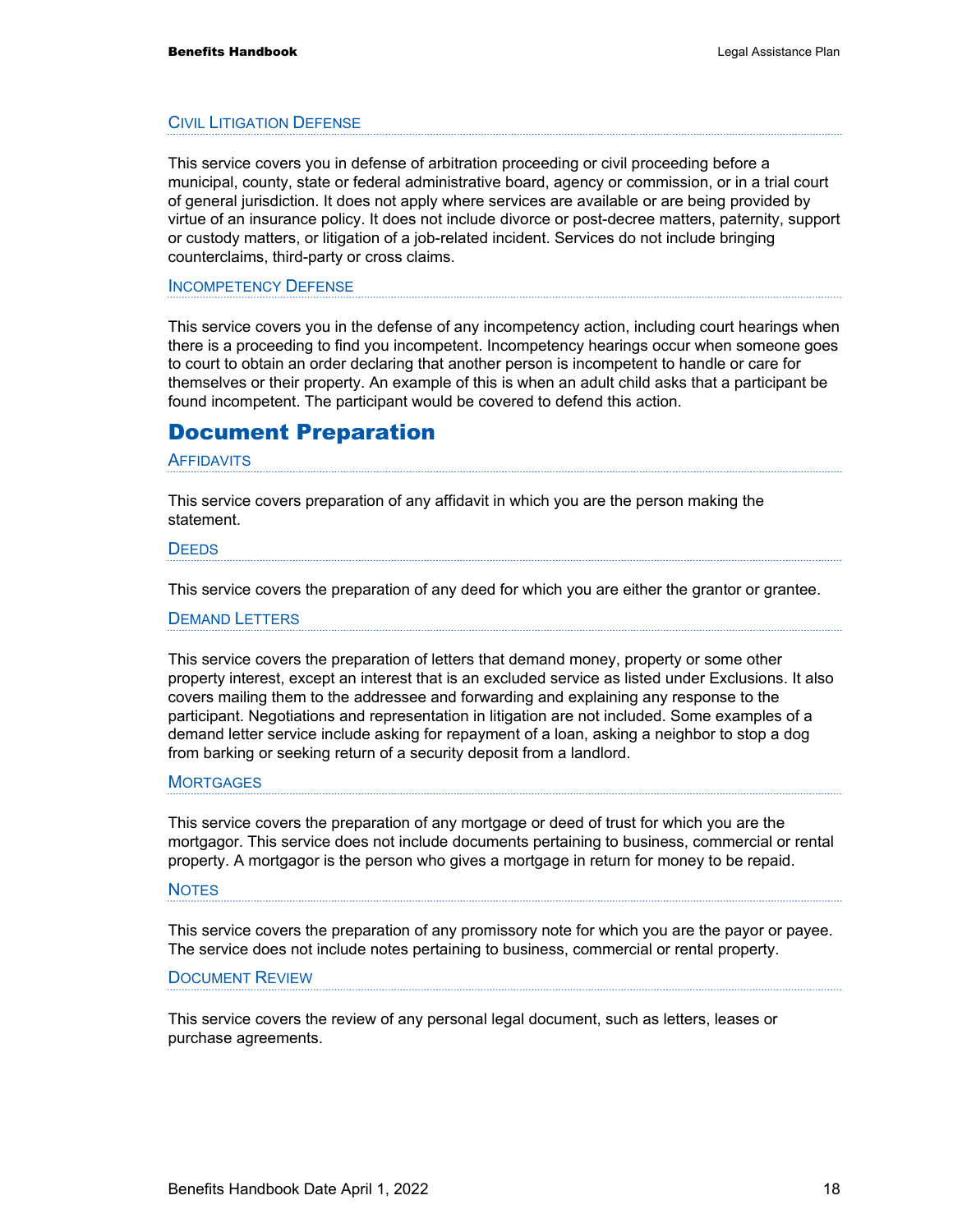#### IMMIGRATION ASSISTANCE

This service covers advice and consultation, preparation of affidavits and powers of attorney, review of any immigration documents and help preparing for hearings.

#### ELDER LAW

This service covers counseling the Participant over the phone or in the office on any personal issues relating to the Participant's parents as they affect the Participant. The service includes reviewing documents of the parents to advise the Participant on the effect on the Participant. The documents include Medicare or Medicaid materials, prescription plans, leases, nursing home agreements, powers of attorney, living wills and wills. The service also includes preparing deeds for the parents when the Participant is either the grantor or grantee; and preparing promissory notes for the parents when the Participant is the payor or payee.

### Family Law

#### PREMARITAL AGREEMENT

This service covers the preparation of an agreement by an employee and his or her fiancé/partner prior to their marriage or legal union (where allowed by law), outlining how property is to be divided in the event of separation, divorce or death of a spouse. Representation is provided only to the employee. The fiancé/partner must have separate counsel or must waive representation.

#### NAME CHANGE

This service covers you for all necessary pleadings and court hearings for a legal name change.

#### ADOPTION (CONTESTED AND UNCONTESTED)

This service covers all legal services and court work in a state or federal court for an adoption for the plan member and spouse/domestic partner. Legitimization of a child for the plan member and spouse/domestic partner, including reformation of a birth certificate, is also covered.

#### GUARDIANSHIP OR CONSERVATORSHIP (CONTESTED AND UNCONTESTED)

This service covers establishing a guardianship or conservatorship over a person and his or her estate when you are appointed guardian or conservator. It includes obtaining a guardianship or conservatorship, gathering any necessary medical evidence, preparing the paperwork and attending the hearing. This service does not include representation of the person over whom guardianship or conservatorship is sought, or any annual accountings once guardianship or conservatorship has been established. There are two common examples for guardianship. One is for a disabled relative who cannot handle his or her affairs; and the other is for a minor child who has property or is in the care and custody of a person who is not the child's parent.

#### SEPARATION OR DIVORCE

This benefit is available to the employee only, not to a spouse or other eligible family members. This service includes preparing and filing all necessary pleadings, motions and affidavits, and drafting settlement agreements as well as representation at the hearing or trial, regardless whether the employee is a plaintiff or a defendant. This benefit does not include disputes that arise after the issuance of a divorce decree or over such issues as visitation or custody.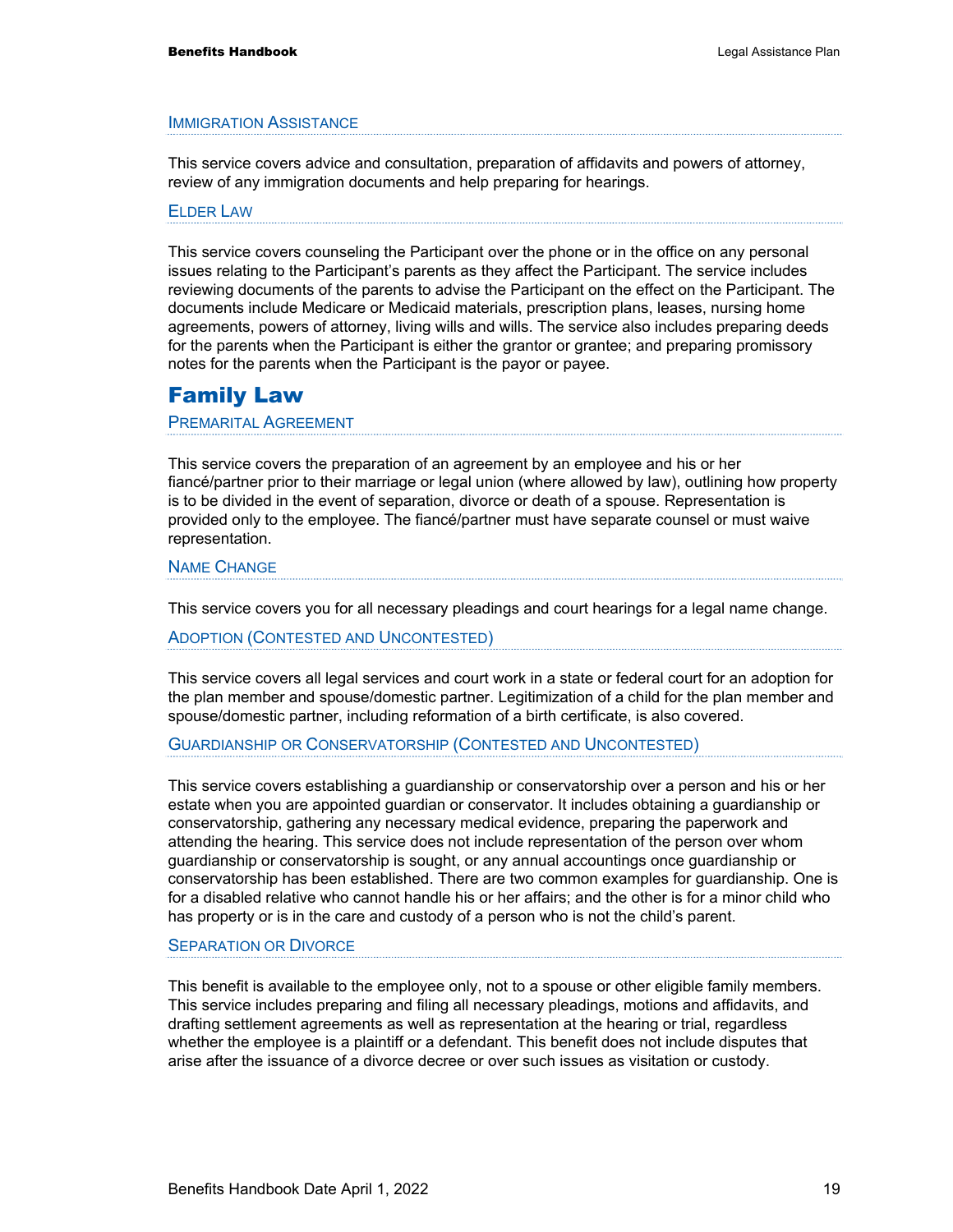### Personal Injury

PERSONAL INJURY (25% NETWORK MAXIMUM)

Subject to applicable law and court rules, plan attorneys will handle personal injury matters (where you are the plaintiff) at a maximum fee of 25% of the gross award. It is your responsibility to pay this fee and all costs. If you are injured in a car and the injuries are as a result of another person's actions or negligence you may make a claim for money damages for your injury. Under the Plan an attorney will represent you in this case and charge a contingent fee of a maximum of 25%. If the attorney is successful the attorney will take a fee from the proceeds of the case. If the attorney is not successful there will be no fee. In either situation, you will be responsible for thirdparty costs such as fees, expert depositions, transcripts, and doctor bills.

### Real Estate Matters

EVICTION AND TENANT PROBLEMS (PRIMARY RESIDENCE—TENANT ONLY)

This service covers you as a tenant for matters involving leases, security deposits or disputes with a residential landlord. The service includes eviction defense, up to and including trial. It does not include representation in disputes with other tenants or as a plaintiff in a lawsuit against the landlord, including an action for return of a security deposit.

REFINANCING OF HOME (PRIMARY RESIDENCE)

This service covers the review or preparation, by an attorney representing you, of all relevant documents (including the refinance agreement, mortgage and deed, and documents pertaining to title, insurance, recordation and taxation), which are involved in the refinancing of or obtaining a home equity loan on your primary residence. The benefit also includes attendance of an attorney who represents you at closing. This benefit includes obtaining a permanent mortgage on a newly constructed home. It does not include services provided by any attorney representing a lending institution or title company. The benefit does not include the refinancing of a second home, vacation property, or property held for any rental, business or investment or income purpose.

REFINANCING OF HOME (SECOND OR VACATION HOME)

This service covers the review or preparation, by an attorney representing you, of all relevant documents (including the refinance agreement, mortgage and deed, and documents pertaining to title, insurance, recordation and taxation), which are involved in the refinancing of or obtaining a home equity loan on your second home or vacation home. The benefit also includes attendance of an attorney who represents you at closing. This benefit includes obtaining a permanent mortgage on a newly constructed home. It does not include services provided by any attorney representing a lending institution or title company. The benefit does not include the refinancing of a second home, vacation property or property held for any rental, business, investment or income purpose.

HOME EQUITY LOANS (PRIMARY RESIDENCE)

This service covers the review or preparation of a home equity loan on your primary residence.

HOME EQUITY LOANS (SECOND OR VACATION HOME)

This service covers the review or preparation of a home equity loan on your second or vacation home.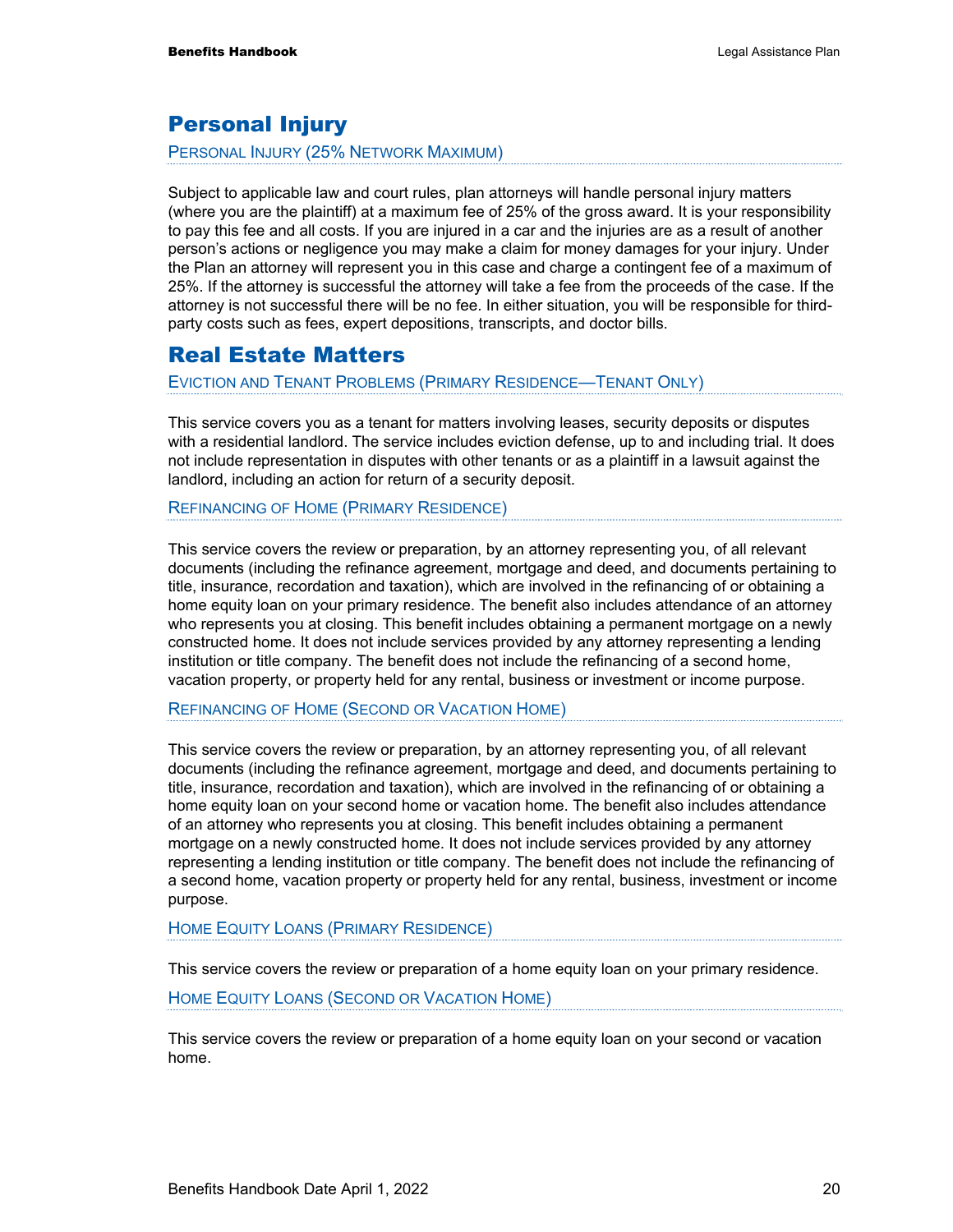#### BOUNDARY OR TITLE DISPUTES (PRIMARY RESIDENCE)

This service covers negotiations and litigation arising from boundary or title disputes involving your primary residence, where coverage is not available under your homeowner or title insurance policies.

#### SALE OR PURCHASE OF HOME (PRIMARY RESIDENCE)

This service covers the review or preparation, by an attorney representing you, of all relevant documents (including the construction documents for a new home, the purchase agreement, mortgage and deed, and documents pertaining to title, insurance, recordation and taxation), which are involved in the purchase or sale of your primary residence or of a vacant property to be used for building a primary residence. The benefit also includes attendance of an attorney who represents you at closing. It does not include services provided by any attorney representing a lending institution or title company. The benefit does not include the sale or purchase of a second home, vacation property, unimproved land, new construction, rental property, property held for business or investment or leases with an option to buy.

#### SALE OR PURCHASE OF HOME (SECOND OR VACATION HOME)

This service covers the review or preparation, by an attorney representing you, of all relevant documents (including the construction documents for a new second home or vacation home, the purchase agreement, mortgage and deed, and documents pertaining to title, insurance, recordation and taxation), which are involved in the purchase or sale of your second home, vacation home or of a vacant property to be used for building a second home or vacation home. The benefit also includes attendance of an attorney who represents you at closing. It does not include services provided by any attorney representing a lending institution or title company. This benefit does not include the sale or purchase of a second home or vacation home held for rental purpose, business, investment or income or lease with an option to buy.

SECURITY DEPOSIT ASSISTANCE (PRIMARY RESIDENCE – TENANT ONLY)

This service covers counseling the participant in recovering a security deposit from his/her residential landlord; reviewing the lease and other relevant documents; and preparing a demand letter to the landlord for the return of the deposit. It also covers assisting the participant in prosecuting a small claims action; helping prepare documents; advising on evidence, documentation and witnesses; and preparing the participant for the small claims trial. This service does not include the plan attorney's attendance or representation at the small claims trial, collection activities after a judgment or any services relating to post-judgment actions.

### Traffic and Criminal Matters

JUVENILE COURT DEFENSE

This service covers the defense of your dependent child in any juvenile court matter, provided there is no conflict of interest with you, the employee, in which case this service provides an attorney for you only. There can be a conflict between an employee and juvenile if the employee is the cause of the child's problem. An example of this is truancy. A juvenile could be in court for failure to go to school but it could be the parent's fault. This leads to a conflict. The legal plan in this situation would cover the employee not the juvenile.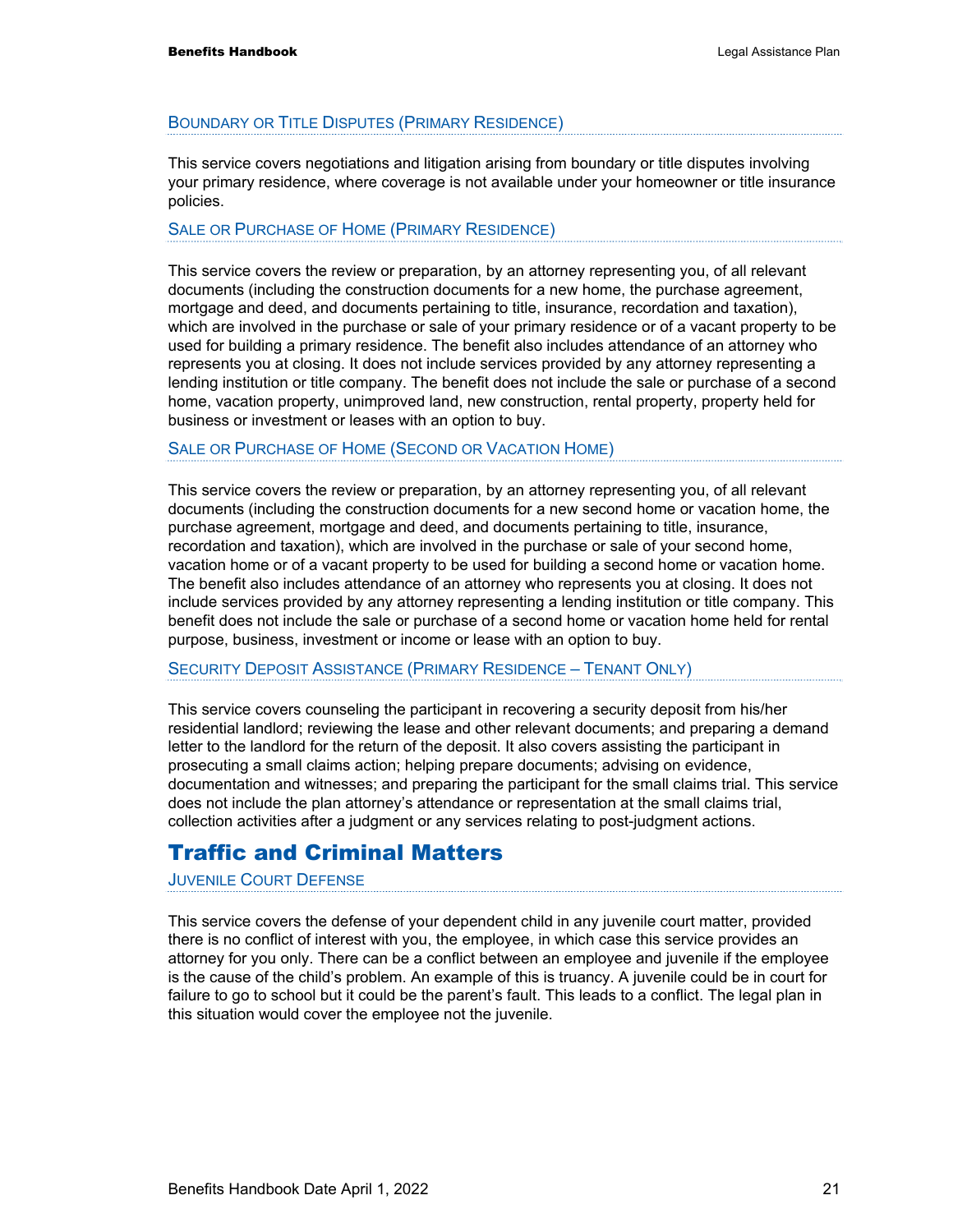#### TRAFFIC TICKET DEFENSE (NO DUI)

This service covers representation of the Participant in defense of any traffic ticket except driving under influence or vehicular homicide, including court hearings, negotiation with the prosecutor, trial and sentencing.

#### DUI CONSULTATION

This service covers advice and consultation for a driving under the influence charge (DUI) and restoring a driver's license, which was suspended as a result of a DUI charge whether in traffic or any other court. This service does not cover representation for the defense of a DUI charge.

#### RESTORATION OF DRIVING PRIVILEGES

This service covers your representation in proceedings to restore your driving license.

(Includes license suspension due to DUI).

MISDEMEANOR DEFENSE

This service covers representation in defense of any criminal misdemeanor charge except those relating to traffic or driving under influence charges. Representation includes court hearings, negotiation with the prosecutor, trial and sentencing. It does not include representation of a felony charge, which is more serious than a misdemeanor charge, which is subsequently reduced to a misdemeanor. This service also does not cover any post-sentencing proceeding, probation violation hearing or appeals by either party.

### Wills and Estate Planning

LIVING TRUSTS

This service covers the preparation of a living trust. It does not include tax planning or services associated with funding the trust after it is created. A living trust or "inter vivos trust," is a method of managing your property before you die. A living trust can provide for someone else to manage your property should you wish them to. A living trust may speed the distribution of your property when you die and may keep the property from going through probate. This service, unlike probate, lets you keep private how you want your property distributed.

LIVING WILLS

This service covers the preparation of a living will. A living will is a legal document that instructs your family and doctors to use or not to use extraordinary life support procedures should you be unable to tell them yourself.

#### POWERS OF ATTORNEY

This service covers the preparation of any power of attorney when you are granting the power.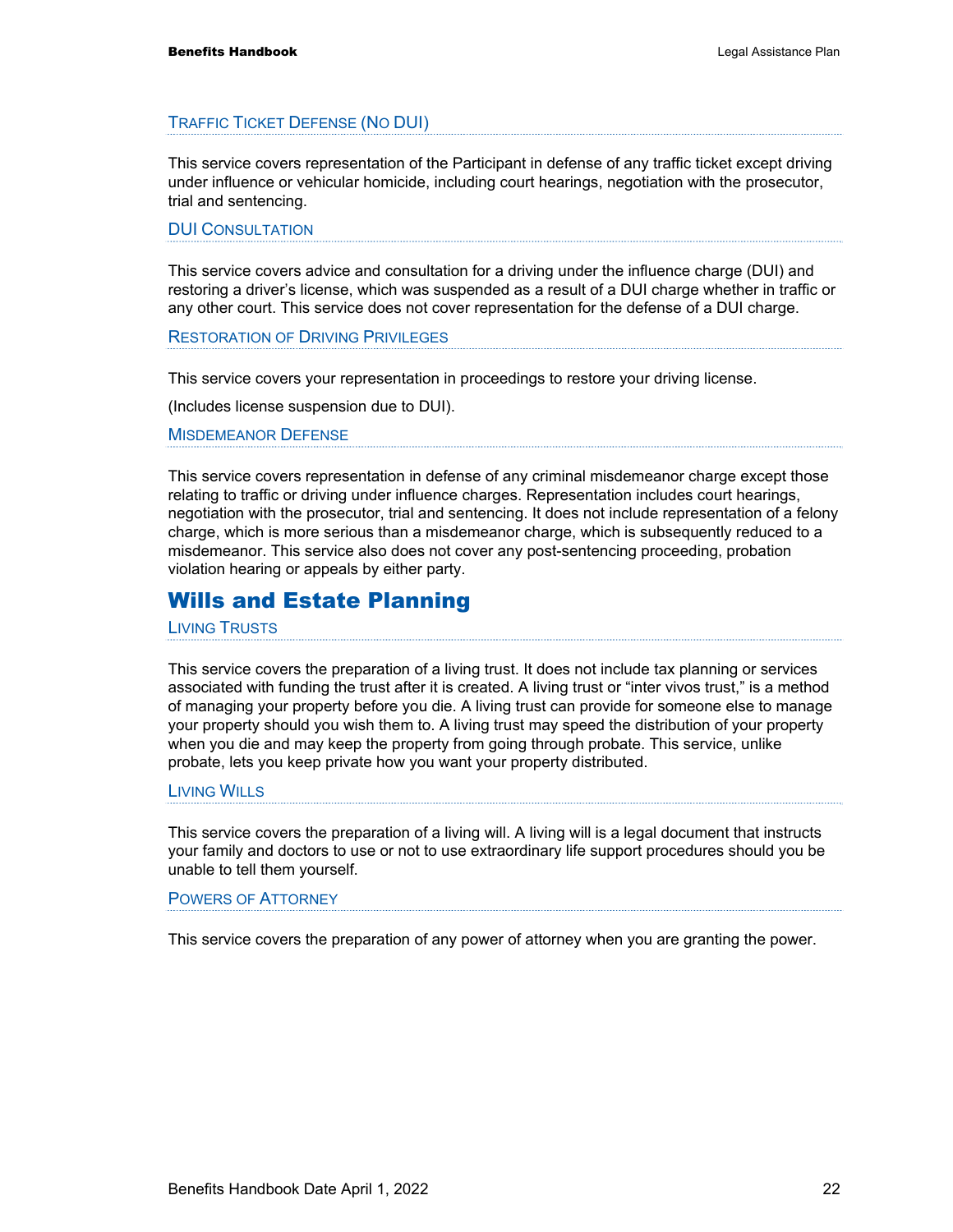#### PROBATE AT 10% NETWORK DISCOUNT

Subject to applicable law and court rules, plan attorneys will handle probate matters at a fee 10% less than the plan attorney's normal fee. It is your responsibility to pay this reduced fee and all costs. When you die, legal procedures are required to administer your estate and transfer your property. Administration of your estate involves gathering your property, paying your legitimate debts, paying any death-related taxes and distributing the property according to the terms of your will or, if there is no will, according to the laws of inheritance in your state. One legal procedure to manage an estate is called probate.

#### WILLS AND CODICILS

This service covers the preparation of a will. The creation of any testamentary trust is covered. The benefit includes the preparation of codicils and will amendments. It does not include tax planning. A will is a legal document prepared and executed during one's life to provide instructions about the division of one's property upon death. A properly written will allows you to designate who will care for your minor children, who will inherit your property and who will handle your affairs after your death. For many people, a will is the most important document they will execute in their lifetime. The significance of a will depends less on the size of the estate than on the kinds of property left or on the matters to be taken care of upon death.

A codicil is a document that changes some parts in an existing will or adds new instructions to it. A codicil is prepared only if the desired change is minor. When a major change is to be made, a new will is prepared.

### Services Not Covered

#### *What legal services are excluded under the Plan?*

The Plan excludes coverage for:

- **Matters involving the Company including its plans and policies and your employment** with the Company; or matters involving your family members' employer
- **Matters involving MetLife legal plans, MetLife or network attorneys**
- Business or commercial matters (and any issue arising out of a business-related matter. For example, if you or a covered family member has a business, no services related to that business will be covered.)
- **Appeals and class-action suits**
- Any matter for which an attorney-client relationship exists prior to becoming eligible for the Plan
- **Third-party costs, such as filing fees, court fees, witness fees, etc.**
- Matters in which there is a conflict of interest between the employee and spouse or dependents in which case services are excluded for the spouse and dependents.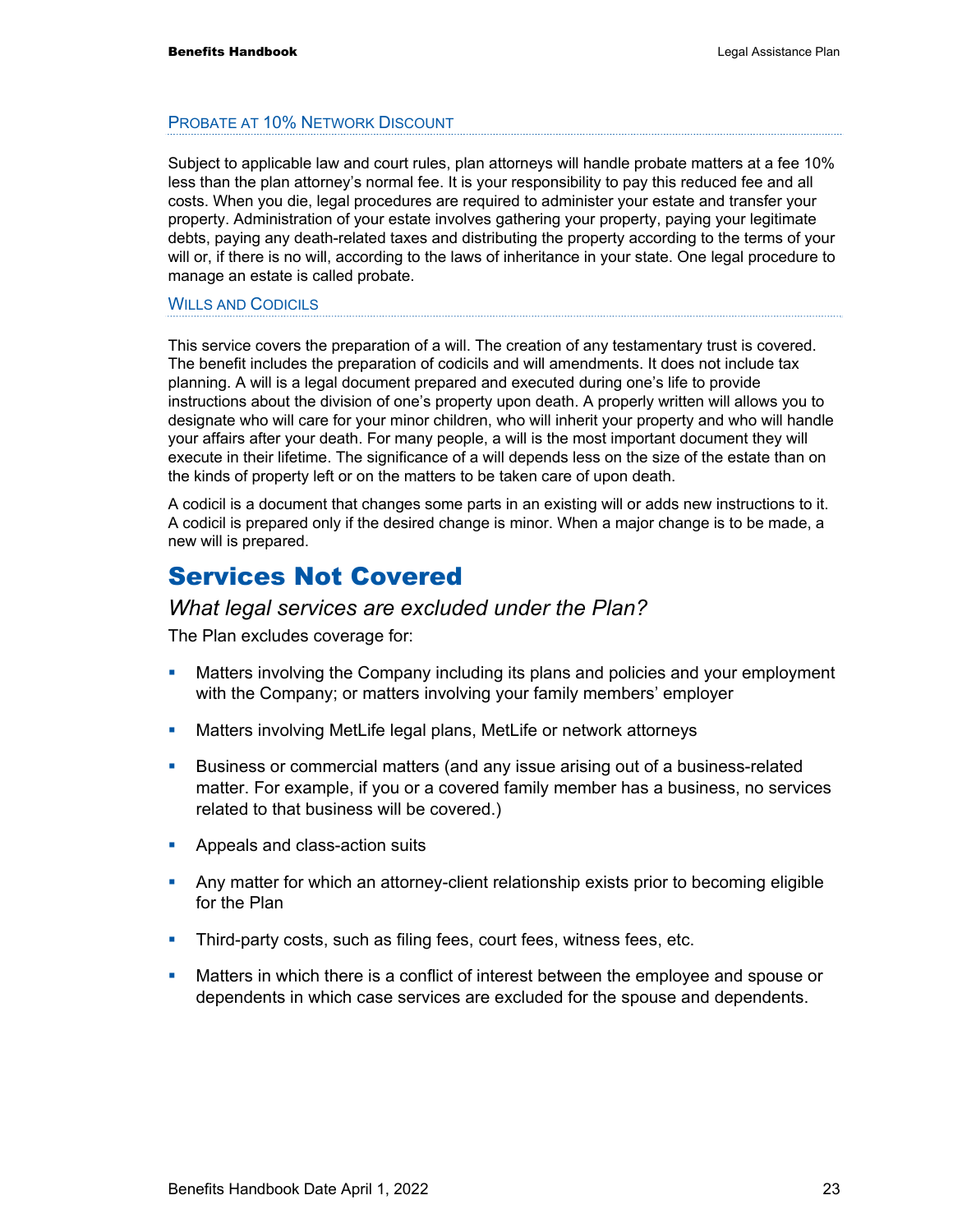### *Can I get advice even if the service isn't covered under the Plan?*

Yes. The Legal Assistance Plan provides telephone and/or office advice on personal legal matters. However, the Legal Assistance Plan is not intended to provide you with continuing access to a plan attorney for non-covered services in order to seek advice that would allow you to undertake your own representation.

# Finding an Attorney

This Plan gives you and your eligible family members access to professional legal representation through a panel of network attorneys for issues ranging from consumer protection to family law to wills and estate planning. You may use an in-network (plan) attorney or you may use an out-of-network attorney and be reimbursed according to a set fee schedule. Marsh McLennan has no involvement with the selection or review of plan attorneys or their services.

### *How many attorneys are in the network?*

There are approximately 18,000 attorneys, within 6,600 independent law firms, who participate in the Plan.

### *How do I find a network attorney?*

You can locate an attorney by accessing the Claims Administrator's website at **www .mmcvoluntarybenefits.com** or call +1 800 225 2265, Monday through Friday, 8 a.m. to 9 p.m. and Saturday 8 a.m. to 2 p.m. Eastern time or by using the MetLife Legal Plan website at info.legalplans.com (access code 1300010 for the Legal Assistance Plan or 1300060 for the Legal Assistance Plan with Parents Plus).

### *Can I contact a network attorney directly?*

Yes. After locating a network attorney simply call the attorney directly to schedule an appointment for an OFFICE CONSULTATION.

### *Can I use an attorney anywhere in the country?*

Yes. The Legal Assistance Plan will help you locate an attorney while you are traveling within the country.

### *How do I access an attorney's services?*

You can access in-network attorney services either by telephone or schedule an office consultation. Eligibility is verified by the attorney. All billing and payments for in-network attorneys are handled directly between the attorney and the Plan. Marsh McLennan has no involvement with the selection or review of plan attorneys or their services.

To be reimbursed for services provided by an out-of-network attorney while covered under the Plan, contact the attorney directly and then submit a claim form for reimbursement.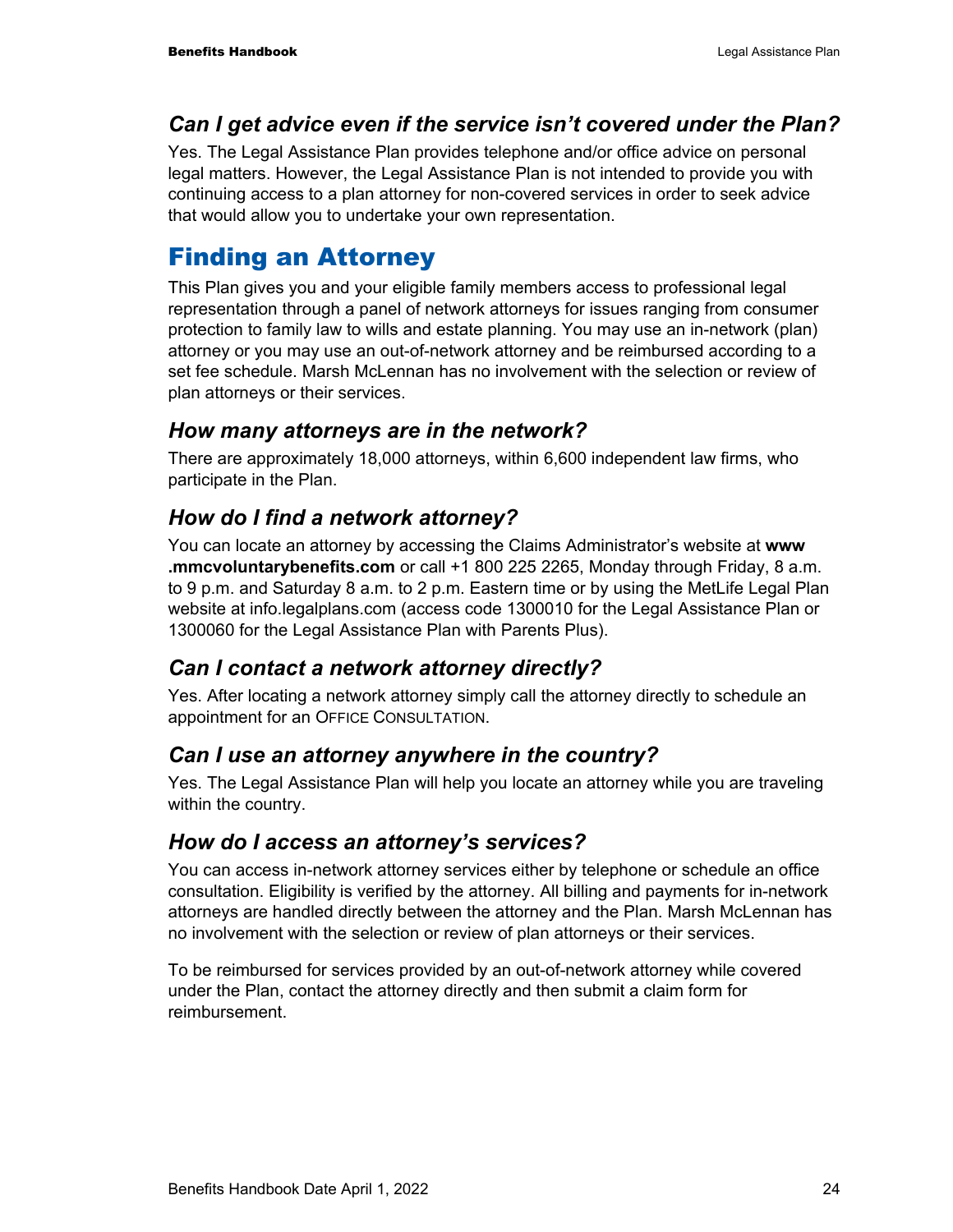### Attorney Credentials

The following are requirements for network attorneys:

- **Graduation from an accredited law school.**
- Have at least 8 years general practice experience.
- **•** Operate a fully staffed general practice law office.
- **Commit to the highest standards of client satisfaction.**
- Maintain an active license with the State Bar with no bar complaints or disciplinary problems.
- Agree to provide legal services to plan members according to the claims administrator's or MetLife Legal Plans' policies, utilizing fee schedules for covered services.
- **Maintain malpractice insurance in the minimum sum of \$100,000.00 per claim.**

### *How often are attorneys recredentialed?*

Attorneys are recredentialed by MetLife Legal Plans yearly. The process includes:

- **Review of daily legal plan activity**
- **Caseload and client feedback**
- **Updating of staff**
- **Credentials and specialization**
- **•** Verification of malpractice insurance
- **Confirmation of current license status.**

### *What is the average number of years of experience of a network attorney?*

Network attorneys have an average of 25 years of experience.

### Already Working with an Attorney

### *What if I am already working with another attorney on a legal matter when my coverage begins?*

Any matter for which an attorney-client relationship already exists prior to becoming eligible for the Plan will not be covered.

### *Can I switch my attorney during a case that I start after coverage begins?*

If you terminate the attorney-client relationship with your in-network attorney during a case, the Plan will assist you in locating a new in-network attorney.